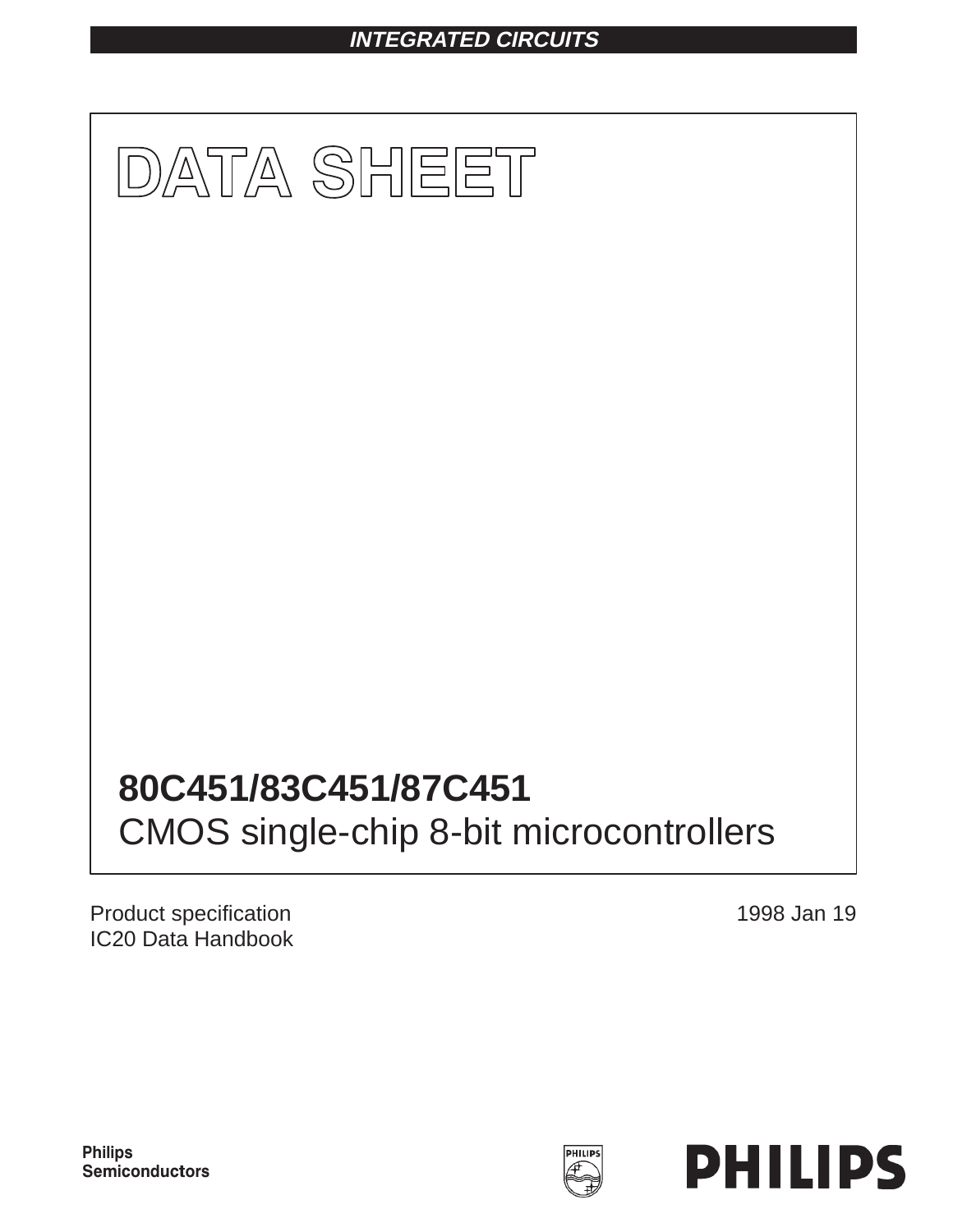## **DESCRIPTION**

The Philips 8XC451 is an I/O expanded single-chip microcontroller fabricated with Philips high-density CMOS technology. Philips epitaxial substrate minimizes latch-up sensitivity.

The 8XC451 (includes the 80C451, 87C451 and 83C451) is a functional extension of the 87C51 microcontroller with three additional I/O ports and four I/O control lines for a total of 68 pins. Four control lines associated with port 6 facilitate high-speed asynchronous I/O functions.

The 8XC451 includes a  $4k \times 8$  ROM (83C451) EPROM (87C451), a  $128 \times 8$  RAM, 56 I/O, two 16-bit timer/counters, a five source, two priority level, nested interrupt structure, a serial I/O port for either a full duplex UART, I/O expansion, or multi-processor communications, and on-chip oscillator and clock circuits. The 80C451 ROMless version includes all of the 83C451 features except the on-board  $4k \times 8$  ROM.

The 87C451 has 4k of EPROM on-chip as program memory and is otherwise identical to the 83C451.

The 8XC451 has two software selectable modes of reduced activity for further power reduction; idle mode and power-down mode. Idle mode freezes the CPU while allowing the RAM, timers, serial port, and interrupt system to continue functioning. Power-down mode freezes the oscillator, causing all other chip functions to be inoperative while maintaining the RAM contents.

## **FEATURES**

- 80C51 based architecture
- Seven 8-bit I/O ports
- Port 6 features:
	- Eight data pins
	- Four control pins
	- Direct MPU bus interface
	- Parallel printer interface
- On the microcontroller:
	- $-4k \times 8$  ROM (83C451) 4k × 8 EPROM (87C451) ROMless version (80C451)
	- $-128\times 8$  RAM
	- Two 16-bit counter/timers
	- Two external interrupts
- External memory addressing capability
	- 64k ROM and 64k RAM
- Low power consumption:
	- Normal operation: less than 24mA at 5V, 12MHz
	- Idle mode
	- Power-down mode

## **PIN CONFIGURATION**

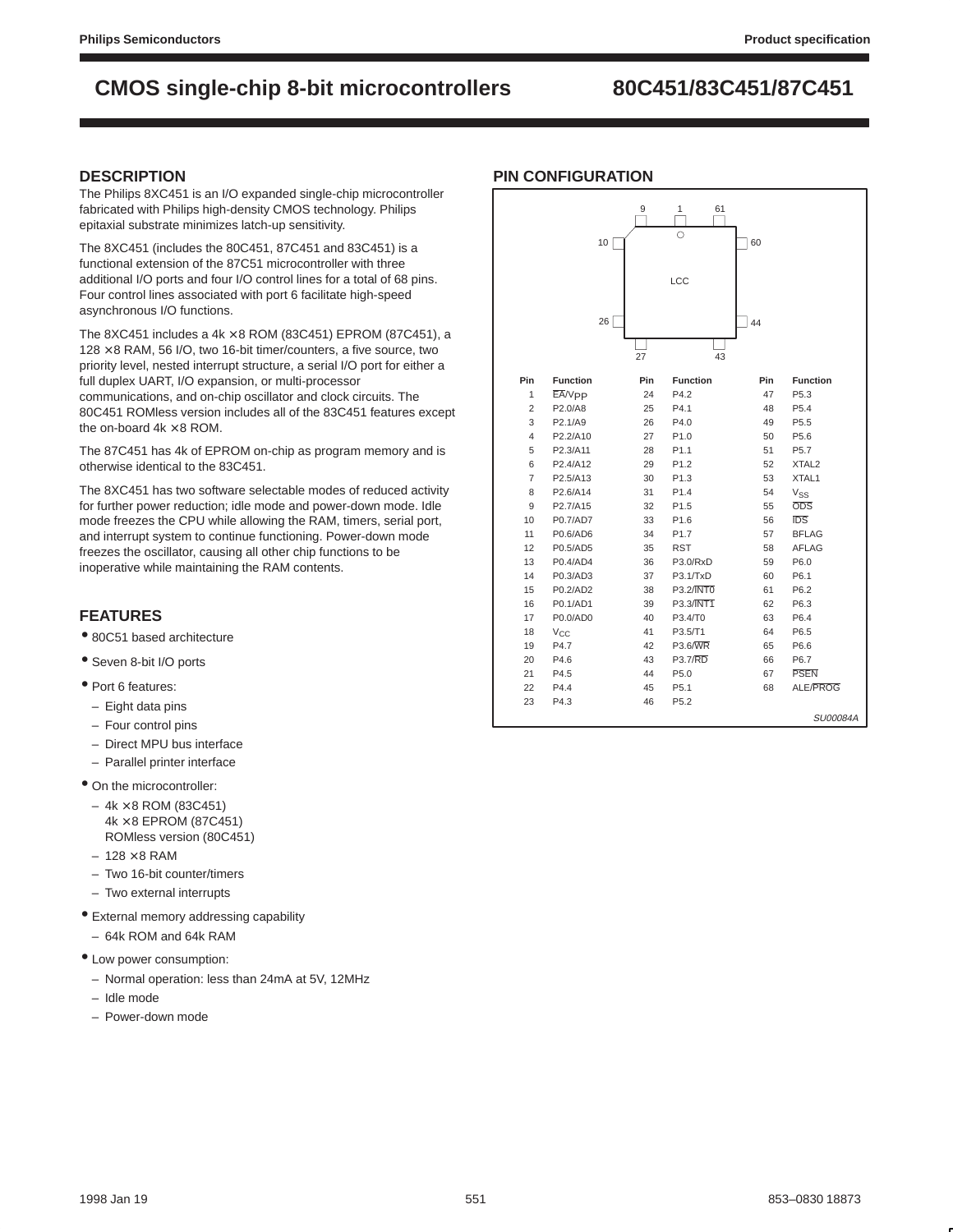## **BLOCK DIAGRAM**

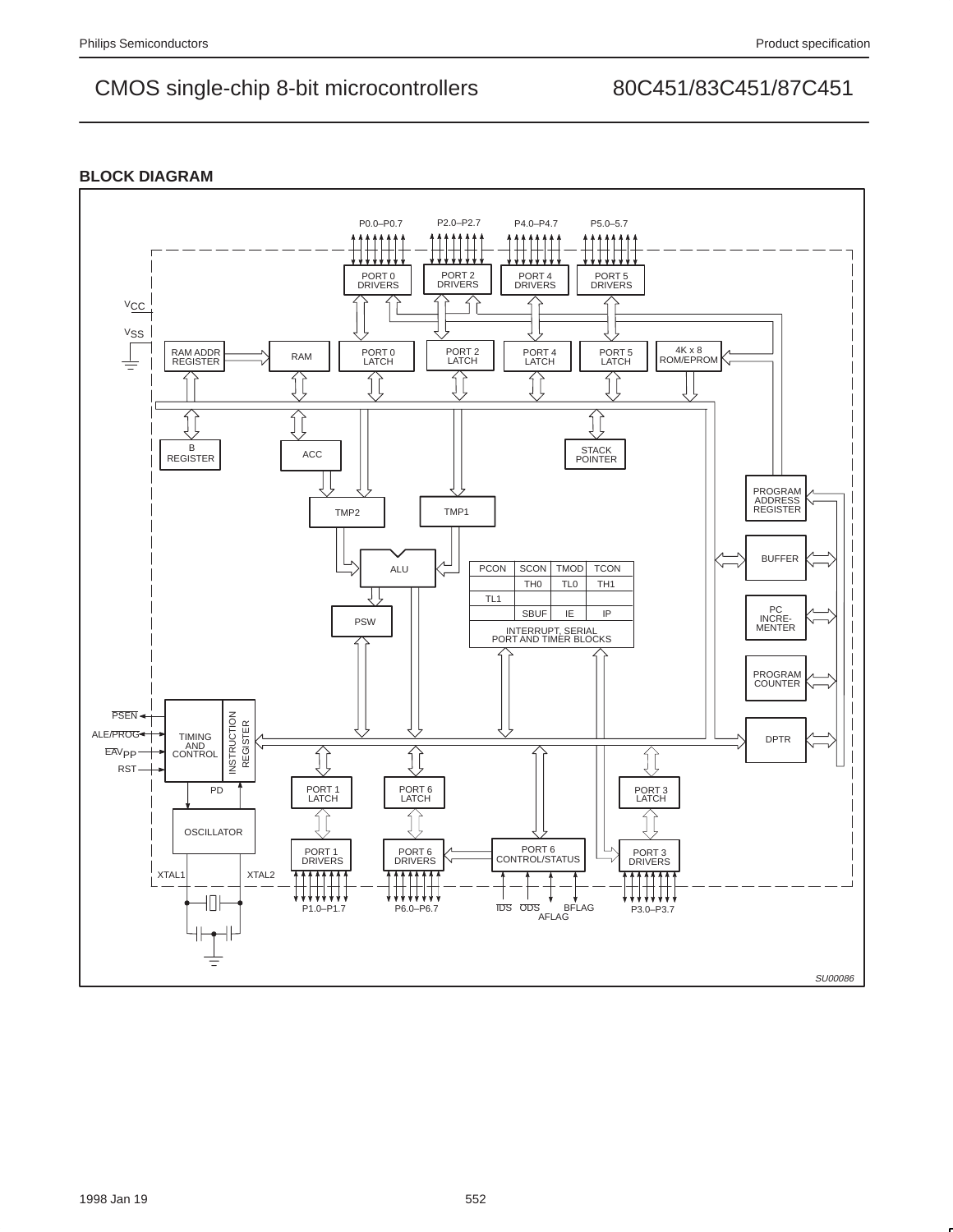## **ORDERING INFORMATION**

| <b>ROMIess</b> | <b>ROM</b>    | EPROM <sup>1</sup> |     | <b>TEMPERATURE RANGE °C</b><br><b>AND PACKAGE</b> | <b>FREQ</b><br><b>MHz</b> | <b>DRAWING</b><br><b>NUMBER</b> |
|----------------|---------------|--------------------|-----|---------------------------------------------------|---------------------------|---------------------------------|
| SC80C451CCA68  | SC83C451CCA68 | SC87C451CCA68      | OTP | 0 to +70, Plastic Leaded Chip Carrier,            | <b>3.5 to 12</b>          | SOT188-3                        |
| SC80C451CGA68  | SC83C451CGA68 | SC87C451CGA68      | OTP | 0 to +70, Plastic Leaded Chip Carrier             | 3.5 to 16                 | SOT188-3                        |

**NOTE:**

1. OTP = One Time Programmable

## **LOGIC SYMBOL**

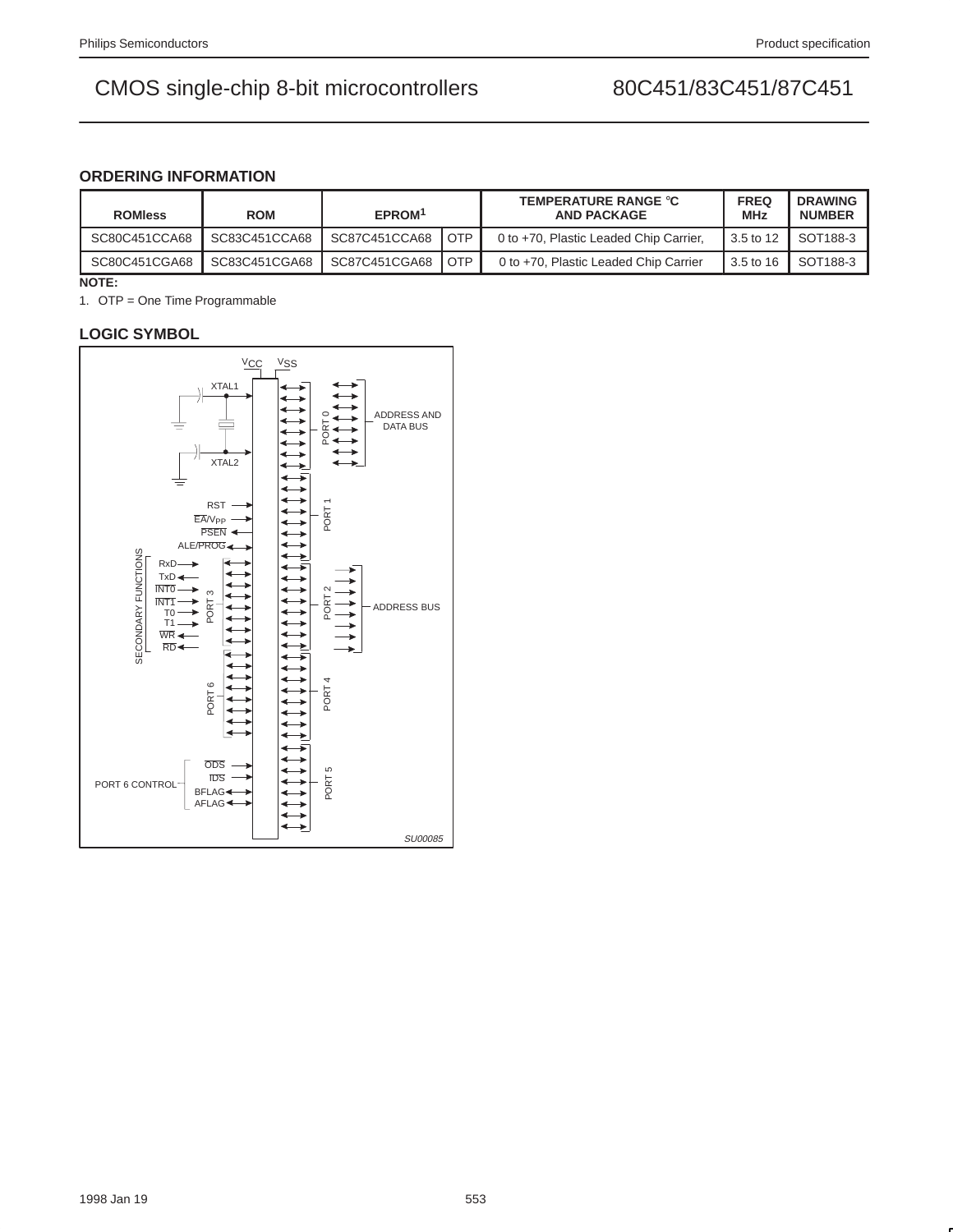## **PIN DESCRIPTION**

| <b>MNEMONIC</b>    | <b>PIN</b><br>NO. | <b>TYPE</b>  | <b>NAME AND FUNCTION</b>                                                                                                                                                                                                                                                                                                                                                                                                                                                                                                                  |
|--------------------|-------------------|--------------|-------------------------------------------------------------------------------------------------------------------------------------------------------------------------------------------------------------------------------------------------------------------------------------------------------------------------------------------------------------------------------------------------------------------------------------------------------------------------------------------------------------------------------------------|
| V <sub>SS</sub>    | 54                | ı            | Ground: 0V reference.                                                                                                                                                                                                                                                                                                                                                                                                                                                                                                                     |
| $V_{\rm CC}$       | 18                | L            | <b>Power Supply:</b> This is the power supply voltage for normal, idle, and power-down operation.                                                                                                                                                                                                                                                                                                                                                                                                                                         |
| $P0.0 - 0.7$       | $17 - 10$         | 1/O          | <b>Port 0:</b> Port 0 is an open-drain, bidirectional I/O port. Port 0 is also the multiplexed data and low-order<br>address bus during accesses to external memory. External pull-ups are required during program<br>verification. Port 0 can sink/source eight LS TTL inputs.                                                                                                                                                                                                                                                           |
| P1.0-P1.7          | 27-34             | 1/O          | Port 1: Port 1 is an 8-bit bidirectional I/O port with internal pull-ups. Port 1 receives the low-order<br>address bytes during program memory verification. Port 1 can sink/source three LS TTL inputs, and<br>drive CMOS inputs without external pull-ups.                                                                                                                                                                                                                                                                              |
| P2.0-P2.7          | $2 - 9$           | 1/O          | Port 2: Port 2 is an 8-bit bidirectional I/O port with internal pull-ups. Port 2 emits the high-order address<br>bytes during access to external memory and receives the high-order address bits and control signals<br>during program verification. Port 2 can sink/source three LS TTL inputs, and drive CMOS inputs without<br>external pull-ups.                                                                                                                                                                                      |
| P3.0-P3.7          | 36-43             | 1/O          | Port 3: Port 3 is an 8-bit bidirectional I/O port with internal pull-ups. Port 3 can sink/source three LS<br>TTL inputs, and drive CMOS inputs without external pull-ups. Port 3 also serves the special functions<br>listed below:                                                                                                                                                                                                                                                                                                       |
|                    | 36                | L            | RxD (P3.0): Serial input port                                                                                                                                                                                                                                                                                                                                                                                                                                                                                                             |
|                    | 37                | O            | TxD (P3.1): Serial output port                                                                                                                                                                                                                                                                                                                                                                                                                                                                                                            |
|                    | 38                | $\mathbf{I}$ | <b>INTO (P3.2):</b> External interrupt                                                                                                                                                                                                                                                                                                                                                                                                                                                                                                    |
|                    | 39                |              | <b>INT1 (P3.3):</b> External interrupt<br>T0 (P3.4): Timer 0 external input                                                                                                                                                                                                                                                                                                                                                                                                                                                               |
|                    | 40<br>41          |              | T1 (P3.5): Timer 1 external input                                                                                                                                                                                                                                                                                                                                                                                                                                                                                                         |
|                    | 42                | $\circ$      | WR (P3.6): External data memory write strobe                                                                                                                                                                                                                                                                                                                                                                                                                                                                                              |
|                    | 43                | O            | RD (P3.7): External data memory read strobe                                                                                                                                                                                                                                                                                                                                                                                                                                                                                               |
| P4.0-P4.7          | $26 - 19$         | 1/O          | Port 4: Port 4 is a 8-bit (LCC) bidirectional I/O port with internal pull-ups. Port 4 can sink/source three<br>LS TTL inputs and drive CMOS inputs without external pull-ups.                                                                                                                                                                                                                                                                                                                                                             |
| P5.0-P5.7          | 44-51             | 1/O          | Port 5: Port 5 is a 8-bit (LCC) bidirectional I/O port with internal pull-ups. Port 5 can sink/source three<br>LS TTL inputs and drive CMOS inputs without external pull-ups.                                                                                                                                                                                                                                                                                                                                                             |
| P6.0-P6.7          | 59-66             | 1/O          | Port 6: Port 6 is a specialized 8-bit bidirectional I/O port with internal pull-ups. This special port can<br>sink/source three LS TTL inputs and drive CMOS inputs without external pull-ups. Port 6 can be used in<br>a strobed or non-strobed mode of operation. Port 6 works in conjunction with four control pins that<br>serve the functions listed below:                                                                                                                                                                          |
| <b>ODS</b>         | 55                | L            | <b>ODS:</b> Output data strobe                                                                                                                                                                                                                                                                                                                                                                                                                                                                                                            |
| <b>IDS</b>         | 56                | $\mathbf{I}$ | <b>IDS:</b> Input data strobe                                                                                                                                                                                                                                                                                                                                                                                                                                                                                                             |
| <b>BFLAG</b>       | 57                | 1/O          | <b>BFLAG:</b> Bidirectional I/O pin with internal pull-ups                                                                                                                                                                                                                                                                                                                                                                                                                                                                                |
| <b>AFLAG</b>       | 58                | 1/O          | AFLAG: Bidirectional I/O pin with internal pull-ups                                                                                                                                                                                                                                                                                                                                                                                                                                                                                       |
| <b>RST</b>         | 35                | L            | <b>Reset:</b> A high on this pin for two machine cycles while the oscillator is running, resets the device. An<br>internal pull-down resistor permits a power-on reset using only an external capacitor connected to $V_{CC}$ .                                                                                                                                                                                                                                                                                                           |
| <b>ALE/PROG</b>    | 68                | 1/O          | Address Latch Enable/Program Pulse: Output pulse for latching the low byte of the address during<br>an access to external memory. ALE is activated at a constant rate of 1/6 the oscillator frequency except<br>during an external data memory access, at which time one ALE is skipped. ALE can sink/source three<br>LS TTL inputs and drive CMOS inputs without external pull-ups. This pin is also the program pulse<br>during EPROM programming.                                                                                      |
| <b>PSEN</b>        | 67                | $\circ$      | <b>Program Store Enable:</b> The read strobe to external program memory. PSEN is activated twice each<br>machine cycle during fetches from external program memory. However, when executing out of external<br>program memory, two activations of PSEN are skipped during each access to external program<br>memory. PSEN is not activated during fetches from internal program memory. PSEN can sink/source<br>eight LS TTL inputs and drive CMOS inputs without an external pull-up. This pin should be tied low<br>during programming. |
| EA/V <sub>PP</sub> | 1                 | L            | Instruction Execution Control/Programming Supply Voltage: When EA is held high, the CPU<br>executes out of internal program memory, unless the program counter exceeds OFFFH. When EA is<br>held low, the CPU executes out of external program memory. EA must never be allowed to float. This<br>pin also receives the 12.75V programming supply voltage ( $V_{PP}$ ) during EPROM programming.                                                                                                                                          |
| XTAL1              | 53                | ı            | Crystal 1: Input to the inverting oscillator amplifier that forms the oscillator. This input receives the<br>external oscillator when an external oscillator is used.                                                                                                                                                                                                                                                                                                                                                                     |
| XTAL <sub>2</sub>  | 52                | $\circ$      | <b>Crystal 2:</b> An output of the inverting amplifier that forms the oscillator. This pin should be floated when<br>an external oscillator is used.                                                                                                                                                                                                                                                                                                                                                                                      |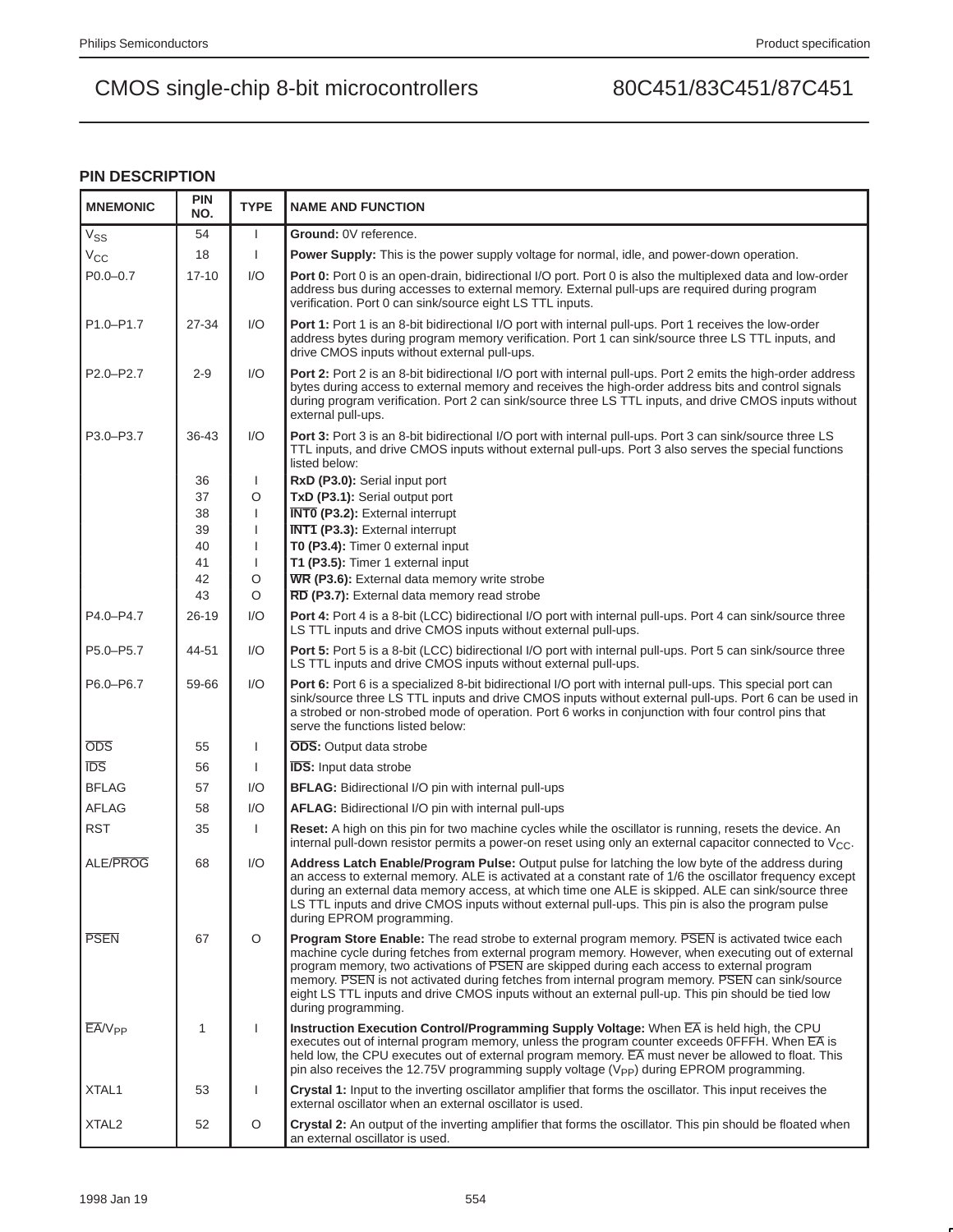## **I/O Port Structure**

The 8XC451 has a total of seven parallel I/O ports. The first four ports, P0 through P3, are identical in function to those present on the 80C51 family. The added ports 4 and 5 are identical in function to port 1; that is, they are standard quasi-bidirectional ports with no alternate functions and the standard output drive characteristics. Port 6 is a specialized 8-bit bidirectional I/O port with internal pullups.

## **Ports 4 and 5**

Ports 4 and 5 are bidirectional I/O ports with internal pull-ups. Port 4 is an 8-bit port. Port 4 and port 5 pins with ones written to them, are pulled high by the internal pull-ups, and in that state can be used as inputs. Port 4 and 5 are addressed at the special function register addresses shown in Table 1.

## **Port 6**

Port 6 is a special 8-bit bidirectional I/O port with internal pull-ups (see Figure 1). This special port can sink/source three LS TTL inputs and drive CMOS inputs without external pullups. The flexibility of this port facilitates high-speed parallel data communications. This port can be used as a standard I/O port, or in strobed modes of operation in conjunction with four special control lines: ODS, IDS, AFLAG, and BFLAG. Port 6 operating modes are controlled by the port 6 control status register (CSR). Port 6 and the CSR are addressed at the special function register addresses shown in Table 1. The following four control pins are used in conjunction with port 6:

**ODS** – Output data strobe (Active Low) for port 6. ODS can be programmed to control the port 6 output drivers and the output buffer full flag (OBF), or to clear only the OBF flag bit in the CSR (output-always mode). ODS is active low for output driver control. the OBF flag can be programmed to be cleared on the negative or positive edge of ODS.

**IDS** – Input data strobe (Active Low) for port 6. IDS is used to control the port 6 input latch and input buffer full flag (IBF) bit in the CSR. The input data latch can be programmed to be transparent when  $\overline{IDS}$  is low and latched on the positive transition of  $\overline{IDS}$ , or to latch only on the positive transition of IDS. Correspondingly, the IBF flag is set on the negative or positive transition of IDS.

**BFLAG** – BFLAG is a bidirectional I/O pin which can be programmed to be an output, set high or low under program control, or to output the state of the input buffer full flag. BFLAG can also be programmed to input an enable signal for port 6. When BFLAG is used as an enable input, port 6 output drivers are in the high-impedance state, and the input latch does not respond to the IDS strobe when BFLAG is high. Both features are enabled when BFLAG is low. This feature facilitates the use of the SC8XC451 in bused multiprocessor systems.

**AFLAG** – AFLAG is a bidirectional I/O pin which can be programmed to be an output set high or low under program control, or to output the state of the output buffer full flag. AFLAG can also be programmed to be an input which selects whether the contents of the output buffer, or the contents of the port 6 control status register will output on port 6. This feature grants complete port 6 status to external devices.

Port 6 can be used in a number of different ways to facilitate data communication. It can be used as a processor bus interface, as a standard quasi-bidirectional I/O port, or as a parallel printer port (either polled or interrupt driven).

### **Processor Bus Interface**

Port 6 allows the use of an 8XC451 as an element on a microprocessor type bus. The host processor could be a general purpose MPU or the data bus of a microcontroller like the 8XC451 itself. Setting up the 8XC451 as a processor bus interface allows single or multiple microcontrollers to be used on a bus as flexible peripheral processing elements. Applications can include: keyboard scanners, serial I/O controllers, servo controllers, etc.

On reset, port 6 is programmed correctly (that is, Special Function registers CSR and P6) for use as a bus interface. This prevents the interface from disrupting data on the bus of a host processor during power-up.

### **Standard Quasi-bidirectional I/O Port**

To use port 6 as a common I/O port, all of the control pins should be tied to ground. On hardware reset, bits 2-7 of the CSR are set to one. With the control pins grounded, the port's operation and electrical characteristics will be identical to port 1 on the 80C51. No further software initialization is required.

## **Parallel Printer Port**

The 8XC451 has the capacity to permit all of the intelligent features of a common printer to be handled by a single chip. The features of port 6 allow a parallel port to be designed with only line driving and receiving chips required as additional hardware. The onboard UART allows RS232 interfacing with only level shifting chips added. The 8-bit parallel ports 0 to 6 are ample to drive onboard control functions, even when ports are used for external memory access, interrupts, and other functions. The RAM addressing ability of ports 0 to 2 can be used to address up to 64k bytes of a hardware buffer/spooler.

In addition, either end of a parallel interface can be implemented using port 6, and the interfaces can be interrupt driven or polled in either case. For more detailed information on port 6 usage, refer to the application notes entitled "80C451 Operation of Port 6" and "256k Centronics Printer Buffer Using the SC87C451 Microcontroller."

## **CONTROL STATUS REGISTER**

The control status register (CSR) establishes the mode of operation for port 6 and indicates the current status of port 6 I/O registers. All control status register bits can be read and written by the CPU, except bits 0 and 1, which are read only. Reset writes ones to bits 2 through 7, and writes zeros to bits 0 and 1 (see Table 3).

**CSR.0 Input Buffer Full Flag (IBF) (Read Only) - The IBF bit is** set to a logic 1 when port 6 data is loaded into the input buffer under control of IDS. This can occur on the negative or positive edge of IDS, as determined by CSR.2 IBF is cleared when the CPU reads the input buffer register.

**CSR.1 Output Buffer Full Flag (OBF) (Read Only) –** The OBF flag is set to a logic 1 when the CPU writes to the port 6 output data buffer. OBF is cleared by the positive or negative edge of ODS, as determined by CSR.3.

**CSR.2 IDS Mode Select (IDSM) –** When CSR.2 = 0, a low-to-high transition on the IDS pin sets the IBF flag. The Port 6 input buffer is loaded on the  $\overline{\text{IDS}}$  positive edge. When CSR.2 = 1, a high-to-low transition on the IDS pin sets the IBF flag. Port 6 input buffer is transparent when  $\overline{\text{IDS}}$  is low, and latched when  $\overline{\text{IDS}}$  is high.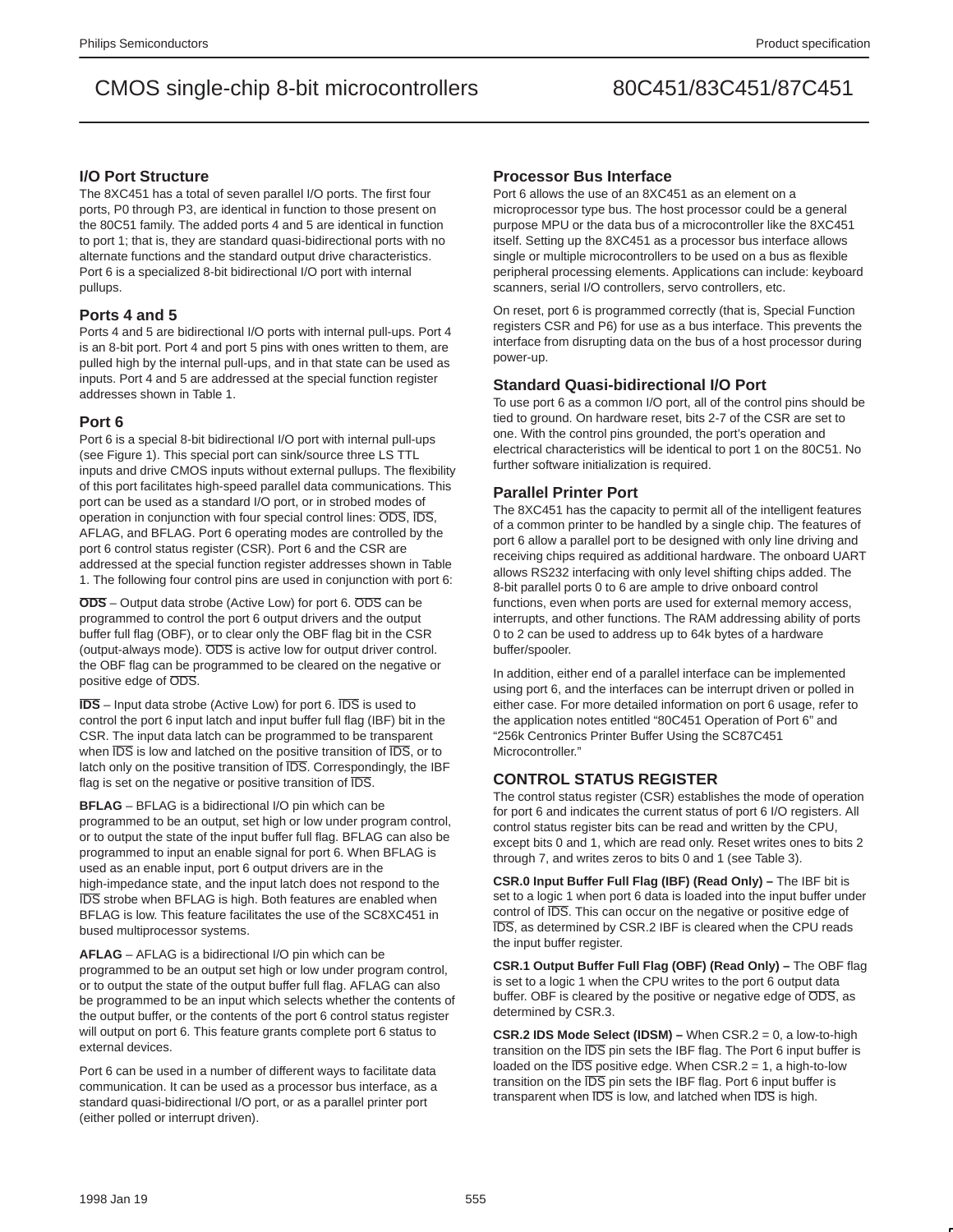**CSR.3 Output Buffer Full Flag Clear Mode (OBFC) –** When

 $CSR.3 = 1$ , the positive edge of the  $\overline{ODS}$  input clears the OBF flag. When CSR.3 = 0, the negative edge of the  $\overline{ODS}$  input clears the OBF flag.

## **CSR.4, CSR.5 AFLAG Mode Select**

**(MA0, MA1) –** Bits 4 and 5 select the mode of operation for the AFLAG pin as follows:

| MA0        | <b>AFLAG Function</b>   |
|------------|-------------------------|
|            | Logic 0 output          |
|            | Logic 1 output          |
| $^{\circ}$ | OBF flag output (CSR.1) |
|            | Select (SEL) input mode |
|            |                         |

The select (SEL) input mode is used to determine whether the port 6 data register or the control status register is output on port 6. When the select feature is enabled, the AFLAG input controls the source of port 6 output data. A logic 0 on AFLAG input selects the port 6 data register, and a logic 1 on AFLAG input selects the control status register.

## **CSR.6, CSR.7 BFLAG Mode Select**

**(MB0, MB1) –** Bits 6 and 7 select the mode operation as follows:

| MB1 | MB <sub>0</sub> | <b>BFLAG Function</b>   |
|-----|-----------------|-------------------------|
| 0   | U               | Logic 0 output          |
| 0   |                 | Logic 1 output          |
|     | U               | IBF flag output (CSR.0) |
|     |                 | Port enable (PE)        |

In the port enable mode, IDS and ODS inputs are disabled when BFLAG input is high. When the BFLAG input is low, the port is enabled for I/O.

## **SPECIAL FUNCTION REGISTER ADDRESSES**

The SFRs are identical to those of the standard 80C51 with the exception of four registers that have been added to allow control of the three additional I/O ports P4, P5, and P6. The additional registers are P4, P5, P6, and CSR. Registers P4, P5, and P6 function as port latches for ports 4, 5, and 6, respectively. These registers operate identically to those for ports 0 through 3 of the 80C51.

## **Table 1. Special Function Register Addresses**

| <b>REGISTER ADDRESS</b> |                |                |            |    |    | <b>BIT ADDRESS</b> |    |    |    |                |
|-------------------------|----------------|----------------|------------|----|----|--------------------|----|----|----|----------------|
| <b>NAME</b>             | <b>SYMBOL</b>  | <b>ADDRESS</b> | <b>MSB</b> |    |    |                    |    |    |    | <b>LSB</b>     |
| Port 4                  | P <sub>4</sub> | C <sub>0</sub> | С7         | C6 | C5 | C4                 | CЗ | C2 | C1 | C <sub>0</sub> |
| Port 5                  | P <sub>5</sub> | C8             | СF         | CЕ | СD | CС                 | CВ | CА | C9 | C <sub>8</sub> |
| Port 6 data             | P <sub>6</sub> | D <sub>8</sub> | DF         | DF | DD | DC                 | DB | DA | D9 | D <sub>8</sub> |
| Port 6 control status   | <b>CSR</b>     | E <sub>8</sub> | EF         | FF | FГ | EC                 | FB | ΕA | E9 | E8             |



**Figure 1. Port 6 Block Diagram**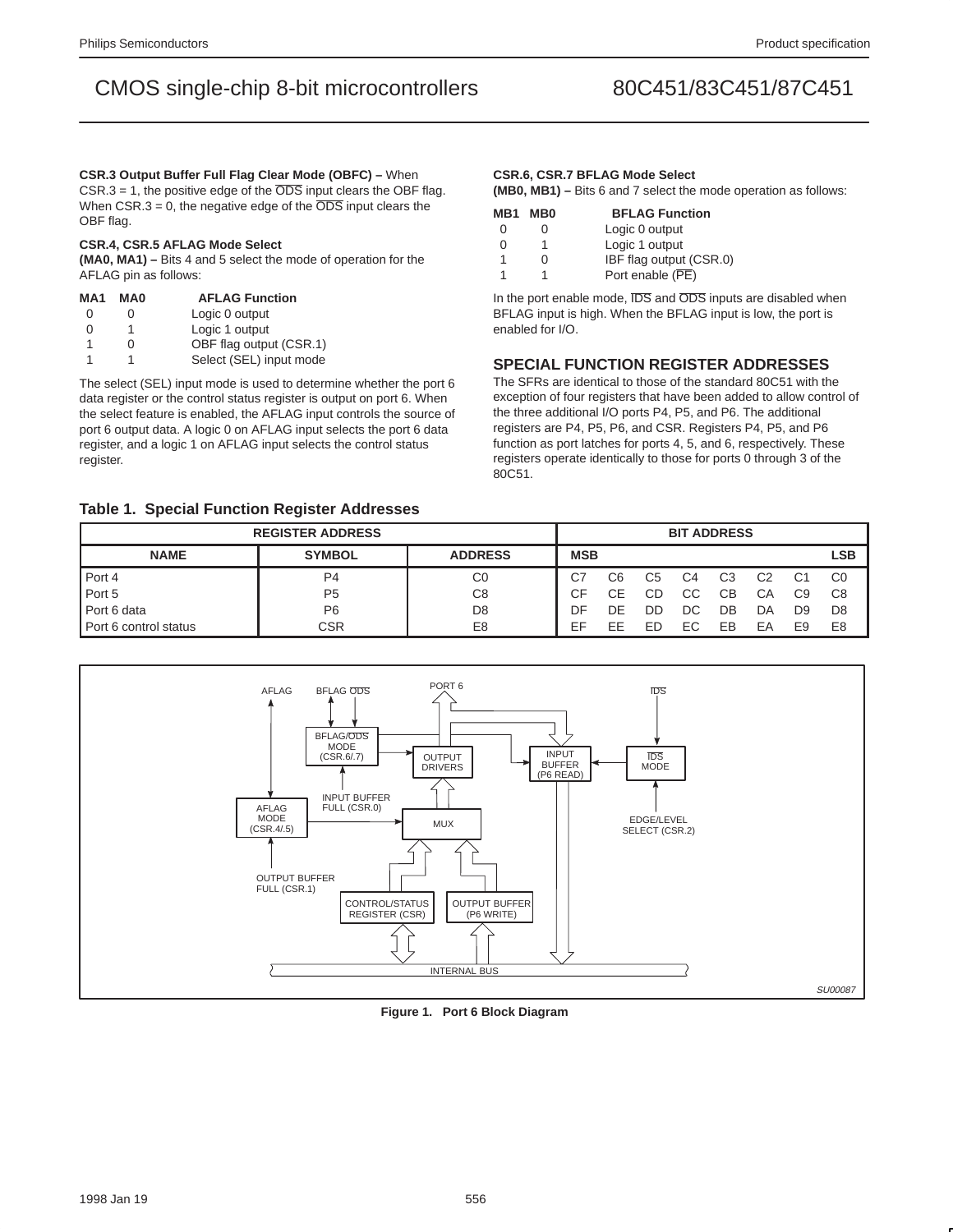| Table 2. |  |  |  | <b>8XC451 Special Function Registers</b> |
|----------|--|--|--|------------------------------------------|
|----------|--|--|--|------------------------------------------|

| <b>SYMBOL</b>   | <b>DESCRIPTION</b>     | <b>DIRECT</b><br><b>ADDRESS</b> | <b>MSB</b>               |                   |                          |                   | <b>BIT NAMES AND ADDRESSES</b> |                 |                          | <b>LSB</b>      | <b>RESET</b><br><b>VALUE</b> |
|-----------------|------------------------|---------------------------------|--------------------------|-------------------|--------------------------|-------------------|--------------------------------|-----------------|--------------------------|-----------------|------------------------------|
| $ACC*$          | Accumulator            | EOH                             | E7                       | E <sub>6</sub>    | E <sub>5</sub>           | E4                | E <sub>3</sub>                 | E <sub>2</sub>  | E1                       | E <sub>0</sub>  | 00H                          |
| $B^*$           | <b>B</b> register      | <b>F0H</b>                      | F7                       | F <sub>6</sub>    | F <sub>5</sub>           | F4                | F <sub>3</sub>                 | F <sub>2</sub>  | F <sub>1</sub>           | F <sub>0</sub>  | 00H                          |
|                 |                        |                                 | EF                       | EE                | ED                       | EС                | EB                             | EA              | E9                       | E8              |                              |
| CSR*#           | Port 6 command/status  | E8H                             | MB1                      | MB <sub>0</sub>   | MA1                      | MA0               | OBFC                           | <b>IDSM</b>     | OBF                      | <b>IBF</b>      | <b>FCH</b>                   |
| <b>DPTR</b>     | Data pointer (2 bytes) |                                 |                          |                   |                          |                   |                                |                 |                          |                 |                              |
| DPH             | Data pointer high      | 83H                             |                          |                   |                          |                   |                                |                 |                          |                 | 00H                          |
| <b>DPL</b>      | Data pointer low       | 82H                             |                          |                   |                          |                   |                                |                 |                          |                 | 00H                          |
|                 |                        |                                 | <b>BF</b>                | BE                | <b>BD</b>                | BC                | <b>BB</b>                      | BA              | B <sub>9</sub>           | B <sub>8</sub>  |                              |
| $IP^*$          | Interrupt priority     | B8H                             | $\overline{\phantom{0}}$ | $\qquad \qquad -$ | $\overline{\phantom{0}}$ | PS                | PT <sub>1</sub>                | PX1             | PT <sub>0</sub>          | PX0             | xxx00000B                    |
|                 |                        |                                 |                          |                   |                          |                   |                                |                 |                          |                 |                              |
|                 |                        |                                 | AF                       | AE                | AD                       | AC                | AB                             | AA              | A <sub>9</sub>           | A <sub>8</sub>  |                              |
| IE*             | Interrupt enable       | A8H                             | EA                       | $\bar{ }$         | $\overline{\phantom{0}}$ | ES                | ET1                            | EX1             | ET <sub>0</sub>          | EX0             | 0xx00000B                    |
| $P0*$           | Port 0                 | 80H                             | 87                       | B <sub>6</sub>    | 85                       | 84                | 83                             | 82              | 81                       | 80              | FFH                          |
| $P1*$           | Port 1                 | 90H                             | 97                       | 96                | 95                       | 94                | 93                             | 92              | 91                       | 90              | <b>FFH</b>                   |
| $P2*$           | Port 2                 | A0H                             | A7                       | A <sub>6</sub>    | A <sub>5</sub>           | A4                | A3                             | A <sub>2</sub>  | A <sub>1</sub>           | A0              | FFH                          |
| $P3*$           | Port 3                 | <b>B0H</b>                      | B7                       | <b>B6</b>         | B <sub>5</sub>           | <b>B4</b>         | B <sub>3</sub>                 | B <sub>2</sub>  | <b>B1</b>                | B <sub>0</sub>  | <b>FFH</b>                   |
| P4*#            | Port 4                 | <b>C0H</b>                      | C7                       | C <sub>6</sub>    | C <sub>5</sub>           | C <sub>4</sub>    | C <sub>3</sub>                 | C <sub>2</sub>  | C <sub>1</sub>           | CO              | <b>FFH</b>                   |
| P5*#            | Port 5                 | C8H                             | CF                       | <b>CE</b>         | CD                       | CC                | CB                             | CA              | C <sub>9</sub>           | C <sub>8</sub>  | <b>FFH</b>                   |
| P6*#            | Port 6                 | D8H                             | DF                       | DE                | DD                       | DC                | DB                             | DA              | D <sub>9</sub>           | D <sub>8</sub>  | <b>FFH</b>                   |
|                 |                        |                                 |                          |                   |                          |                   |                                |                 |                          |                 |                              |
| <b>PCON</b>     | Power control          | 87H                             | <b>SMOD</b>              | $\qquad \qquad -$ | $\overline{\phantom{0}}$ | $\qquad \qquad -$ | GF1                            | GF <sub>0</sub> | PD                       | IDL             | 0xxx0000B                    |
|                 |                        |                                 |                          |                   |                          |                   |                                |                 |                          |                 |                              |
|                 |                        |                                 | D7                       | D <sub>6</sub>    | D <sub>5</sub>           | D <sub>4</sub>    | D <sub>3</sub>                 | D <sub>2</sub>  | D <sub>1</sub>           | D <sub>0</sub>  |                              |
| PSW*            | Program status word    | D <sub>OH</sub>                 | CY                       | AC                | F <sub>0</sub>           | RS1               | RS <sub>0</sub>                | OV              | $\overline{\phantom{0}}$ | P               | 00H                          |
| <b>SBUF</b>     | Serial data buffer     | 99H                             |                          |                   |                          |                   |                                |                 |                          |                 | xxxxxxxxB                    |
|                 |                        |                                 | 9F                       | 9E                | 9D                       | 9C                | 9B                             | <b>9A</b>       | 99                       | 98              |                              |
| SCON*           | Serial port control    | 98H                             | SM <sub>0</sub>          | SM <sub>1</sub>   | SM <sub>2</sub>          | <b>REN</b>        | TB8                            | RB <sub>8</sub> | TI                       | R <sub>l</sub>  | 00H                          |
| SP              | Stack pointer          | 81H                             |                          |                   |                          |                   |                                |                 |                          |                 | 07H                          |
|                 |                        |                                 | 8F                       | 8E                | 8D                       | 8C                | 8B                             | 8A              | 89                       | 88              |                              |
| TCON*           | Timer/counter control  | 88H                             | TF1                      | TR <sub>1</sub>   | TF <sub>0</sub>          | TR <sub>0</sub>   | IE <sub>1</sub>                | IT1             | IE <sub>0</sub>          | IT <sub>0</sub> | 00H                          |
|                 |                        |                                 |                          |                   |                          |                   |                                |                 |                          |                 |                              |
| <b>TMOD</b>     | Timer/counter mode     | 89H                             | GATE                     | C/T               | M1                       | M <sub>0</sub>    | GATE                           | C/T             | M1                       | M <sub>0</sub>  | 00H                          |
| TH <sub>0</sub> | Timer 0 high byte      | 8CH                             |                          |                   |                          |                   |                                |                 |                          |                 | 00H                          |
| TH <sub>1</sub> | Timer 1 high byte      | 8DH                             |                          |                   |                          |                   |                                |                 |                          |                 | 00H                          |
| <b>TLO</b>      | Timer 0 low byte       | 8AH                             |                          |                   |                          |                   |                                |                 |                          |                 | 00H                          |
| TL <sub>1</sub> | Timer 1 low byte       | 8BH                             |                          |                   |                          |                   |                                |                 |                          |                 | 00H                          |

 $*$  SFRs are bit addressable.<br>  $#$  SFRs are modified from or

SFRs are modified from or added to the 80C51 SFRs.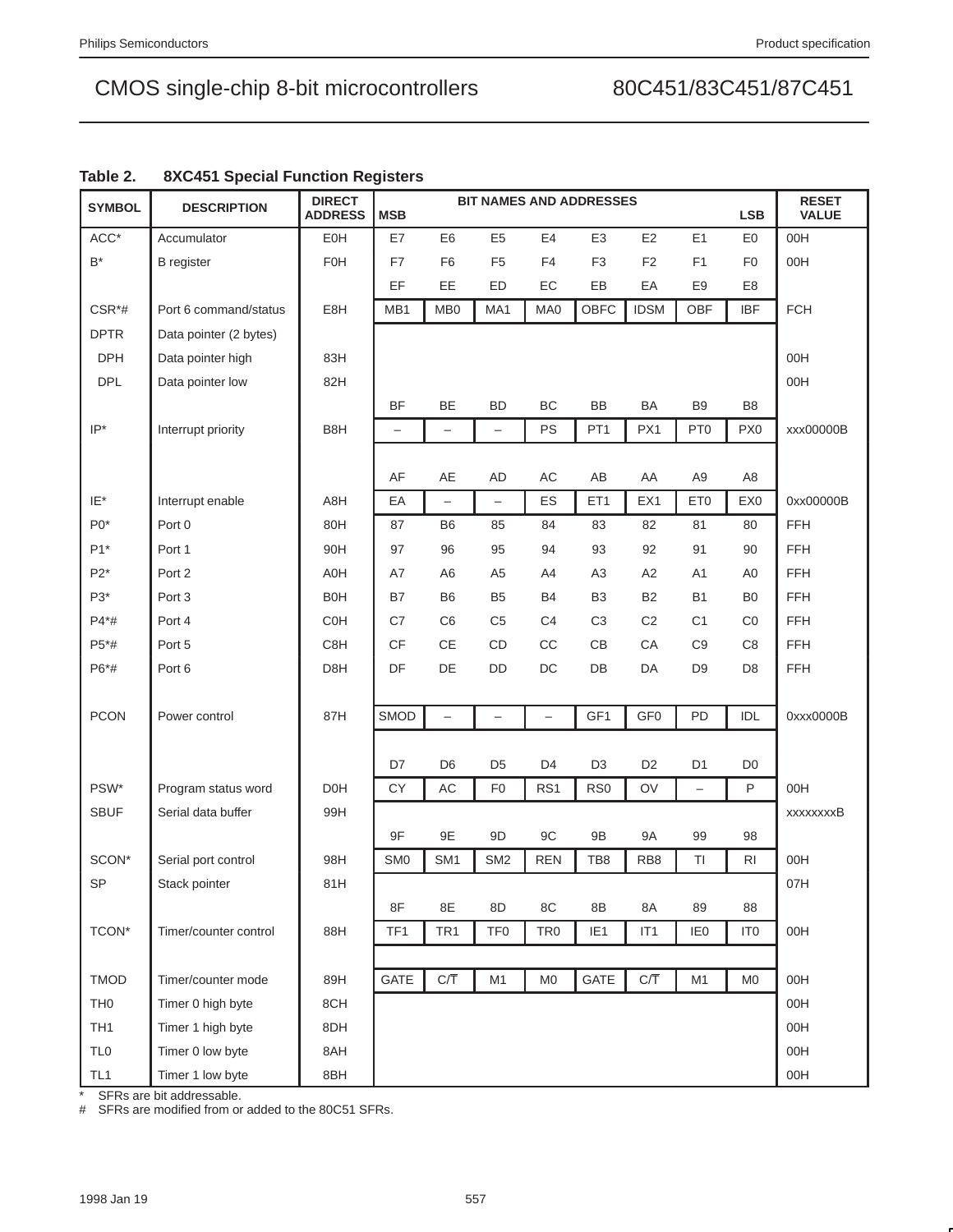## **Table 3. Control Status Register (CSR)**

| Bit 7                                                                                      | Bit 5<br>Bit 6<br>Bit 4                                        |                                                           | Bit 3                                                                       | Bit 2                                                         | Bit 1                                                                        | Bit 0                                                                  |                                                                   |
|--------------------------------------------------------------------------------------------|----------------------------------------------------------------|-----------------------------------------------------------|-----------------------------------------------------------------------------|---------------------------------------------------------------|------------------------------------------------------------------------------|------------------------------------------------------------------------|-------------------------------------------------------------------|
| MB <sub>1</sub>                                                                            | MB <sub>0</sub>                                                | MA <sub>1</sub>                                           | MA <sub>0</sub>                                                             | <b>OBFC</b>                                                   | <b>IDSM</b>                                                                  | <b>OBF</b>                                                             | <b>IBF</b>                                                        |
|                                                                                            | <b>BFLAG Mode Select</b>                                       |                                                           | AFLAG Mode Select                                                           | Output Buffer<br>Flag Clear<br>Mode                           | Input Data<br>Strobe Mode                                                    | <b>Output Buffer</b><br>Flag Full                                      | Input Buffer<br>Flag Full                                         |
| $1/0 = IBF$ output<br>$1/1 = \overline{PE}$ input<br>$(0 = Select)$<br>$(1 = Disable I/O)$ | $0/0$ = Logic 0 output*<br>$0/1$ = Logic 1 output <sup>*</sup> | $1/0 =$ OBF output<br>$1/1 =$ SEL input<br>$(0 = Select)$ | $0/0$ = Logic 0 output*<br>$0/1$ = Logic 1 output*<br>$1 =$ Control/status) | $0 =$ Negative<br>edge of ODS<br>$1 =$ Positive<br>edge o ODS | $0 = Positive$<br>edge of <b>IDS</b><br>$=$ Low level<br>of $\overline{IDS}$ | $0 =$ Output<br>data buffer<br>empty<br>$=$ Output<br>data buffer full | $0 =$ Input data<br>buffer empty<br>$=$ Input data<br>buffer full |

**NOTE:**

Output-always mode: MB1 = 0, MA1 = 1, and MA0 = 0. In this mode, port 6 is always enabled for output. ODS only clears the OBF flag.

## **ABSOLUTE MAXIMUM RATINGS**1, 2, <sup>3</sup>

| <b>PARAMETER</b>                                                                             | <b>RATING</b>    | <b>UNIT</b> |
|----------------------------------------------------------------------------------------------|------------------|-------------|
| Operating temperature under bias                                                             | 0 to $+70$       | °C          |
| Storage temperature range                                                                    | $-65$ to $+150$  | °C          |
| Voltage on any other pin to $V_{SS}$                                                         | $-0.5$ to $+6.5$ |             |
| Power dissipation (based on package heat transfer limitations, not device power consumption) | 1.5              | <b>W</b>    |

**NOTES:**

1. Stresses above those listed under Absolute Maximum Ratings may cause permanent damage to the device. This is a stress rating only and functional operation of the device at these or any conditions other than those described in the AC and DC Electrical Characteristics section of this specification is not implied.

2. This product includes circuitry specifically designed for the protection of its internal devices from the damaging effects of excessive static charge. Nonetheless, it is suggested that conventional precautions be taken to avoid applying greater than the rated maxima.

3. Parameters are valid over operating temperature range unless otherwise specified. All voltages are with respect to V<sub>SS</sub> unless otherwise noted.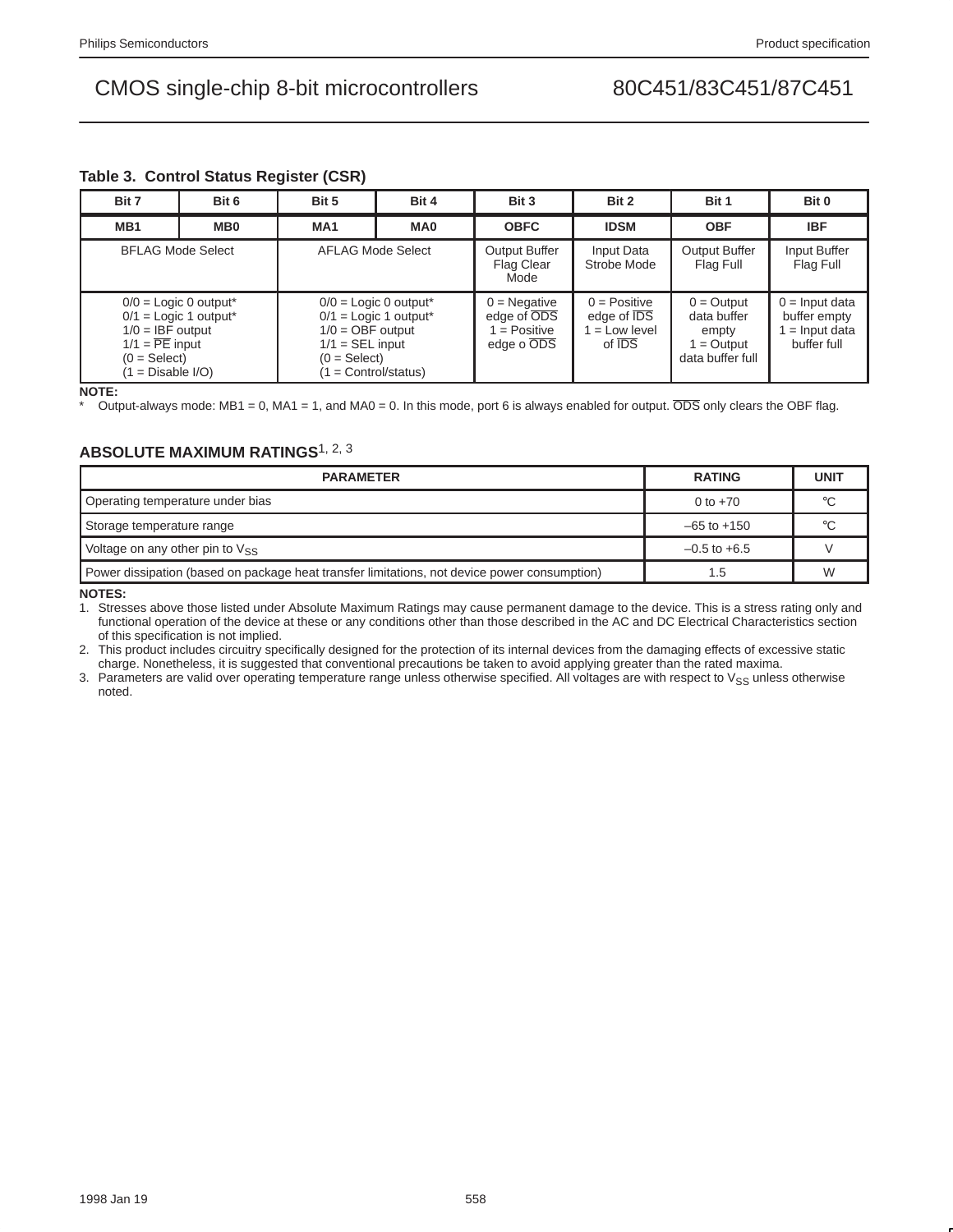## **DC ELECTRICAL CHARACTERISTICS1**

 $T_{\text{amb}} = 0^{\circ}$ C to +70 $^{\circ}$ C, V<sub>CC</sub> = 5V ±10%, V<sub>SS</sub> = 0V (87C451, 83C451, 80C451)

|                       |                                                                                                                  | <b>TEST</b>                                                              |                                    | <b>LIMITS</b>    |                   |                            |
|-----------------------|------------------------------------------------------------------------------------------------------------------|--------------------------------------------------------------------------|------------------------------------|------------------|-------------------|----------------------------|
| <b>SYMBOL</b>         | <b>PARAMETER</b>                                                                                                 | <b>CONDITIONS</b>                                                        | <b>MIN</b>                         | <b>TYPICAL1</b>  | <b>MAX</b>        | <b>UNIT</b>                |
| $V_{IL}$              | Input low voltage; except EA                                                                                     |                                                                          | $-0.5$                             |                  | $0.2V_{CC} - 0.1$ | $\vee$                     |
| $V_{IL1}$             | Input low voltage to EA                                                                                          |                                                                          | $\mathbf 0$                        |                  | $0.2V_{CC} - 0.3$ | $\vee$                     |
| $V_{\text{IH}}$       | Input high voltage; except XTAL1, RST                                                                            |                                                                          | $0.2V_{CC} + 0.9$                  |                  | $V_{CC} + 0.5$    | $\vee$                     |
| V <sub>IH1</sub>      | Input high voltage; XTAL1, RST                                                                                   |                                                                          | $0.7V_{CC}$                        |                  | $V_{CC}$ +0.5     | $\vee$                     |
| $V_{OL}$              | Output low voltage; ports 1, 2, 3, 4, 5, 6                                                                       | $I_{OL} = 1.6mA^2$                                                       |                                    |                  | 0.45              | $\vee$                     |
| V <sub>OL1</sub>      | Output low voltage; port 0, ALE, PSEN                                                                            | $I_{OL} = 3.2mA^2$                                                       |                                    |                  | 0.45              | $\vee$                     |
| V <sub>OH</sub>       | Output high voltage; ports 1, 2, 3, 4, 5, 6                                                                      | $I_{OH} = -60 \mu A$ ,<br>$I_{OH} = -25\mu A$<br>$I_{OH} = -10\mu A$     | 2.4<br>$0.75V_{CC}$<br>$0.9V_{CC}$ |                  |                   | $\vee$<br>$\vee$<br>$\vee$ |
| V <sub>OH1</sub>      | Output high voltage (port 0 in external bus mode, ALE,<br>$PSEN$ <sup>3</sup>                                    | $I_{OH} = -800 \mu A$ ,<br>$I_{OH} = -300 \mu A$<br>$I_{OH} = -80 \mu A$ | 2.4<br>$0.75V_{CC}$<br>$0.9V_{CC}$ |                  |                   | $\vee$<br>V<br>$\vee$      |
| $I_{\parallel L}$     | Logical 0 input current,; ports 1, 2, 3, 4, 5, 6                                                                 | $V_{IN} = 0.45V$                                                         |                                    |                  | $-50$             | μA                         |
| $I_{TL}$              | Logical 1-to-0 transition current; ports 1, 2, 3, 4, 5, 6                                                        | See note 4                                                               |                                    |                  | $-650$            | μA                         |
| $I_{LI}$              | Input leakage current; port 0                                                                                    | $V_{IN} = V_{IL}$ or $V_{IH}$                                            |                                    |                  | $+10$             | μA                         |
| $I_{\rm CC}$          | Power supply current:<br>Active mode @ 12MHz <sup>5</sup><br>Idle mode $@$ 12MHz <sup>5</sup><br>Power down mode | See note 6                                                               |                                    | 11.5<br>1.3<br>3 | 25<br>4<br>50     | mA<br>mA<br>μA             |
| $R_{\tiny\mbox{RST}}$ | Internal reset pull-down resistor                                                                                |                                                                          | 50                                 |                  | 300               | $k\Omega$                  |
| $C_{10}$              | Pin capacitance <sup>7</sup>                                                                                     |                                                                          |                                    |                  | 10                | pF                         |

**NOTES:**

1. Typical ratings are based on a limited number of samples taken from early manufacturing lots and are not guaranteed. The values listed are at room temperature, 5V.

2. Capacitive loading on ports 0 and 2 may cause spurious noise to be superimposed on the V<sub>OL</sub>s of ALE and ports 1 and 3. The noise is due to external bus capacitance discharging into the port 0 and port 2 pins when these pins make 1-to-0 transitions during bus operations. In the worst cases (capacitive loading > 100pF), the noise pulse on the ALE pin may exceed 0.8V. In such cases, it may be desirable to qualify ALE with a Schmitt Trigger, or use an address latch with a Schmitt Trigger STROBE input.

3. Capacitive loading on ports 0 and 2 may cause the V<sub>OH</sub> on ALE and PSEN to momentarily fall below the 0.9V<sub>CC</sub> specification when the address bits are stabilizing.

4. Pins of ports 1, 2 and 3 source a transition current when they are being externally driven from 1 to 0. The transition current reaches its maximum value when  $V_{\text{IN}}$  is approximately 2V.

5. I<sub>CCMAX</sub> at other frequencies is given by:

Active mode:  $I_{\text{CCMAX}} = 0.94$  X FREQ + 13.71 Idle mode:  $I_{\text{CCMAX}} = 0.14 \times \text{FREG} + 2.31$ 

where FREQ is the external oscillator frequency in MHz. I<sub>CCMAX</sub> is given in mA. See Figure 13.

6. See Figures 14 through 17 for  $I_{CC}$  test conditions.

7. C<sub>IO</sub> applies to ports 1 through 6, AFLAG, BFLAG, XTAL1, XTAL2.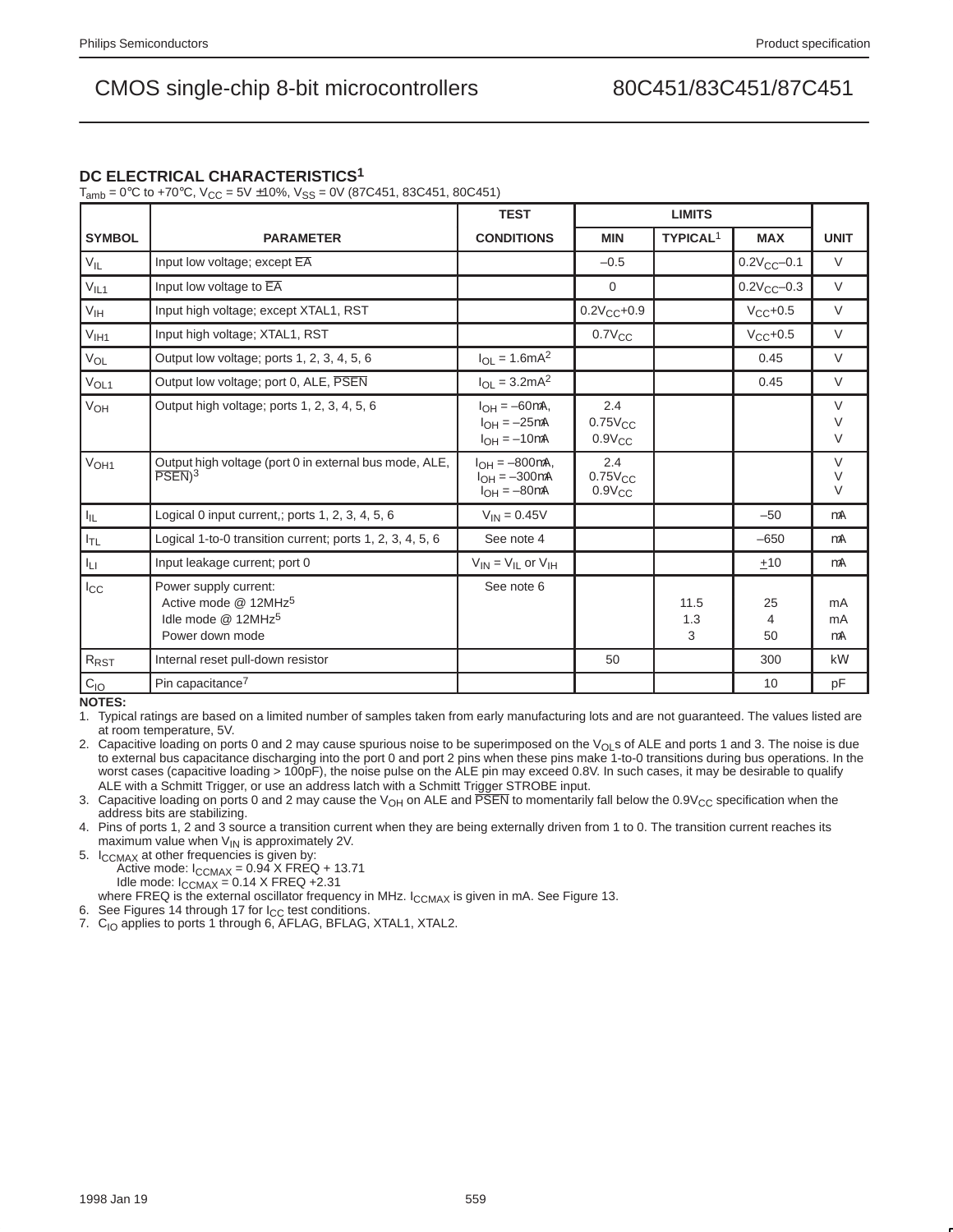## **AC ELECTRICAL CHARACTERISTICS**<sup>1</sup>

 $T_{amb} = 0^{\circ}$ C to +70 $^{\circ}$ C, V<sub>CC</sub> = 5V ±10%, V<sub>SS</sub> = 0V (87C451, 83C451, 80C451)<sup>2</sup>

|                       |                |                                                                                                |             | <b>12MHz CLOCK</b> | <b>VARIABLE CLOCK</b> |                    |                   |
|-----------------------|----------------|------------------------------------------------------------------------------------------------|-------------|--------------------|-----------------------|--------------------|-------------------|
| <b>SYMBOL</b>         | <b>FIGURE</b>  | <b>PARAMETER</b>                                                                               | <b>MIN</b>  | <b>MAX</b>         | <b>MIN</b>            | <b>MAX</b>         | <b>UNIT</b>       |
| $1/t_{CLCL}$          |                | <b>Speed Versions</b><br>Oscillator frequency:<br><b>SC8XC451</b><br>С<br><b>SC8XC451</b><br>G |             |                    | 3.5<br>3.5            | 12<br>16           | MHz<br><b>MHz</b> |
| <sup>t</sup> LHLL     | 2              | ALE pulse width                                                                                | 127         |                    | $2t_{CLCL} - 40$      |                    | ns                |
| $t_{AVLL}$            | 2              | Address valid to ALE low                                                                       | 28          |                    | $t_{CLCL}$ -55        |                    | ns                |
| $t_{LLAX}$            | $\overline{2}$ | Address hold after ALE low                                                                     | 48          |                    | $t_{CLCL}$ -35        |                    | ns                |
| t <sub>LLIV</sub>     | 2              | ALE low to valid instruction in                                                                |             | 234                |                       | $4t_{CLCL} - 100$  | ns                |
| <sup>t</sup> LLPL     | $\overline{2}$ | ALE low to PSEN low                                                                            | 43          |                    | $t_{CLCL}$ -40        |                    | ns                |
| <sup>t</sup> PLPH     | 2              | <b>PSEN</b> pulse width                                                                        | 205         |                    | $3t_{CLCL} - 45$      |                    | ns                |
| t <sub>PLIV</sub>     | 2              | <b>PSEN</b> low to valid instruction in                                                        |             | 145                |                       | $3t_{CLCL} - 105$  | ns                |
| t <sub>PXIX</sub>     | $\overline{2}$ | Input instruction hold after PSEN                                                              | $\mathbf 0$ |                    | $\mathsf{O}\xspace$   |                    | ns                |
| <sup>t</sup> PXIZ     | $\overline{2}$ | Input instruction float after PSEN                                                             |             | 59                 |                       | $t_{CLCL}$ -25     | ns                |
| $t_{AVIV}$            | 2              | Address to valid instruction in                                                                |             | 312                |                       | $5t_{CLCL} - 105$  | ns                |
| <sup>t</sup> PLAZ     | $\overline{2}$ | <b>PSEN</b> low to address float                                                               |             | 10                 |                       | 10                 | ns                |
| <b>Data Memory</b>    |                |                                                                                                |             |                    |                       |                    |                   |
| <sup>t</sup> RLRH     | 3, 4           | RD pulse width                                                                                 | 400         |                    | $6t_{CLCL} - 100$     |                    | ns                |
| <sup>t</sup> wlwH     | 3, 4           | WR pulse width                                                                                 | 400         |                    | $6t_{CLCL} - 100$     |                    | ns                |
| <sup>t</sup> RLDV     | 3, 4           | RD low to valid data in                                                                        |             | 252                |                       | $5t_{CLCL} - 165$  | ns                |
| <sup>t</sup> RHDX     | 3, 4           | Data hold after RD                                                                             | $\mathbf 0$ |                    | $\Omega$              |                    | ns                |
| t <sub>RHDZ</sub>     | 3, 4           | Data float after RD                                                                            |             | 97                 |                       | $2t_{CLCL} - 70$   | ns                |
| $t_{LLDV}$            | 3, 4           | ALE low to valid data in                                                                       |             | 517                |                       | $8t_{CLCL} - 150$  | ns                |
| t <sub>AVDV</sub>     | 3, 4           | Address to valid data in                                                                       |             | 585                |                       | $9t_{CLCL} - 165$  | ns                |
| t <sub>LLWL</sub>     | 3, 4           | ALE low to RD or WR low                                                                        | 200         | 300                | $3t_{CLCL} - 50$      | $3t_{CLCL} + 50$   | ns                |
| t <sub>AVWL</sub>     | 3, 4           | Address valid to WR low or RD low                                                              | 203         |                    | $4t_{CLCL} - 130$     |                    | ns                |
| t <sub>QVWX</sub>     | 3, 4           | Data valid to WR transition                                                                    | 23          |                    | $t_{CLCL}$ -60        |                    | ns                |
| t <sub>WHQX</sub>     | 3, 4           | Data hold after WR                                                                             | 33          |                    | $t_{CLCL}$ -50        |                    | ns                |
| t <sub>RLAZ</sub>     | 3, 4           | RD low to address float                                                                        |             | $\mathbf 0$        |                       | $\mathbf 0$        | ns                |
| t <sub>WHLH</sub>     | 3, 4           | RD or WR high to ALE high                                                                      | 43          | 123                | $t_{CLCL}$ -40        | $t_{CLCL} + 40$    | ns                |
| <b>Shift Register</b> |                |                                                                                                |             |                    |                       |                    |                   |
| $t_{\sf XLXL}$        | 5              | Serial port clock cycle time                                                                   | 1.0         |                    | $12t_{CLCL}$          |                    | μs                |
| t <sub>QVXH</sub>     | 5              | Output data setup to clock rising edge                                                         | 700         |                    | $10t_{CLCL} - 133$    |                    | ns                |
| t <sub>XHQX</sub>     | 5              | Output data hold after clock rising edge                                                       | 50          |                    | $2t_{CLCL} - 117$     |                    | ns                |
| $t_{XHDX}$            | 5              | Input data hold after clock rising edge                                                        | 0           |                    | 0                     |                    | ns                |
| t <sub>XHDV</sub>     | 5              | Clock rising edge to input data valid                                                          |             | 700                |                       | $10t_{CLCL} - 133$ | ns                |

**NOTES: SEE NEXT PAGE**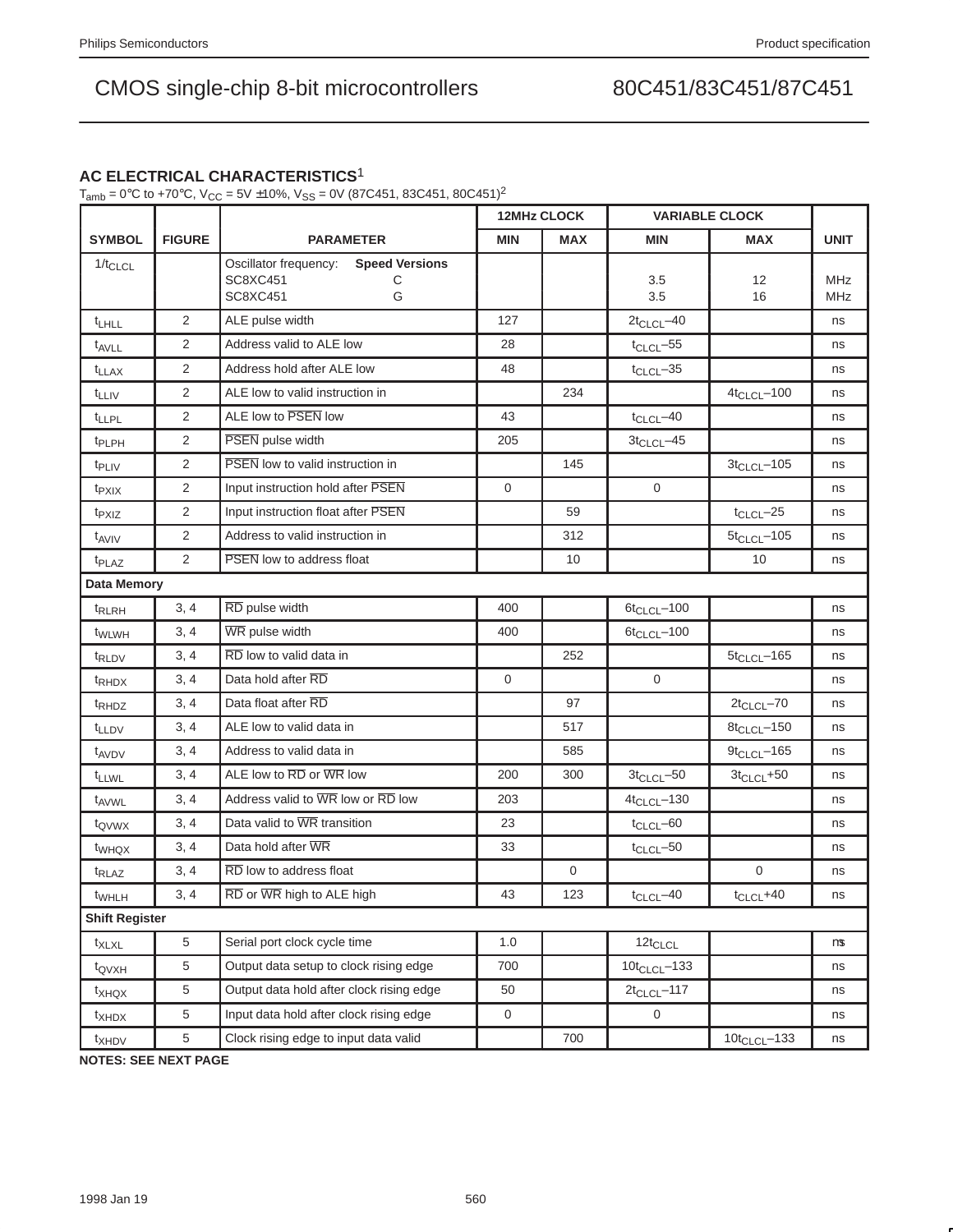## **AC ELECTRICAL CHARACTERISTICS**1 (continued)

 $T_{amb} = 0^{\circ}$ C to +70 $^{\circ}$ C, V<sub>CC</sub> = 5V ±10%, V<sub>SS</sub> = 0V (87C451, 83C451, 80C451)<sup>2</sup>

|                       |                |                                                |                | <b>12MHz CLOCK</b> | <b>VARIABLE CLOCK</b> |            |             |
|-----------------------|----------------|------------------------------------------------|----------------|--------------------|-----------------------|------------|-------------|
| <b>SYMBOL</b>         | <b>FIGURE</b>  | <b>PARAMETER</b>                               | <b>MIN</b>     | <b>MAX</b>         | <b>MIN</b>            | <b>MAX</b> | <b>UNIT</b> |
|                       |                | Port 6 input (input rise and fall times = 5ns) |                |                    |                       |            |             |
| $t_{\text{FLFH}}$     | 8              | PE width                                       | 270            |                    | $3t_{CLCL} + 20$      |            | ns          |
| $t_{\text{ILIH}}$     | 8              | <b>IDS</b> width                               | 270            |                    | $3t_{CLCL} + 20$      |            | ns          |
| $t_{DVIH}$            | 8              | Data setup to <b>IDS</b> high or PE high       | $\overline{0}$ |                    | $\mathbf 0$           |            | ns          |
| $t$ <sub>IHDX</sub>   | 8              | Data hold after IDS high or PE high            | 30             |                    | 30                    |            | ns          |
| $t_{IVEV}$            | 9              | <b>IDS</b> to BFLAG (IBF) delay                |                | 130                |                       | 130        | ns          |
| Port 6 output         |                |                                                |                |                    |                       |            |             |
| t <sub>OLOH</sub>     | 6              | ODS width                                      | 270            |                    | $3t_{CLCL} + 20$      |            | ns          |
| t <sub>FVDV</sub>     | $\overline{7}$ | SEL to data out delay                          |                | 85                 |                       | 85         | ns          |
| toLDV                 | 6              | ODS to data out delay                          |                | 80                 |                       | 80         | ns          |
| t <sub>OHDZ</sub>     | 6              | ODS to data float delay                        |                | 35                 |                       | 35         | ns          |
| tovey                 | 6              | ODS to AFLAG (OBF) delay                       |                | 100                |                       | 100        | ns          |
| t <sub>FLDV</sub>     | 6              | PE to data out delay                           |                | 120                |                       | 120        | ns          |
| $t$ OHFH              | $\overline{7}$ | ODS to AFLAG (SEL) delay                       | 100            |                    | 100                   |            | ns          |
| <b>External Clock</b> |                |                                                |                |                    |                       |            |             |
| t <sub>CHCX</sub>     | 10             | High time                                      | 20             |                    | 20                    |            | ns          |
| $t_{CLCX}$            | 10             | Low time                                       | 20             |                    | 20                    |            | ns          |
| <sup>t</sup> CLCH     | 10             | Rise time                                      |                | 20                 |                       | 20         | ns          |
| <sup>t</sup> CHCL     | 10             | Fall time                                      |                | 20                 |                       | 20         | ns          |

**NOTES:**

1. Parameters are valid over operating temperature range unless otherwise specified.

2. Load capacitance for port 0, ALE, and PSEN = 100pF, load capacitance for all other outputs = 80pF.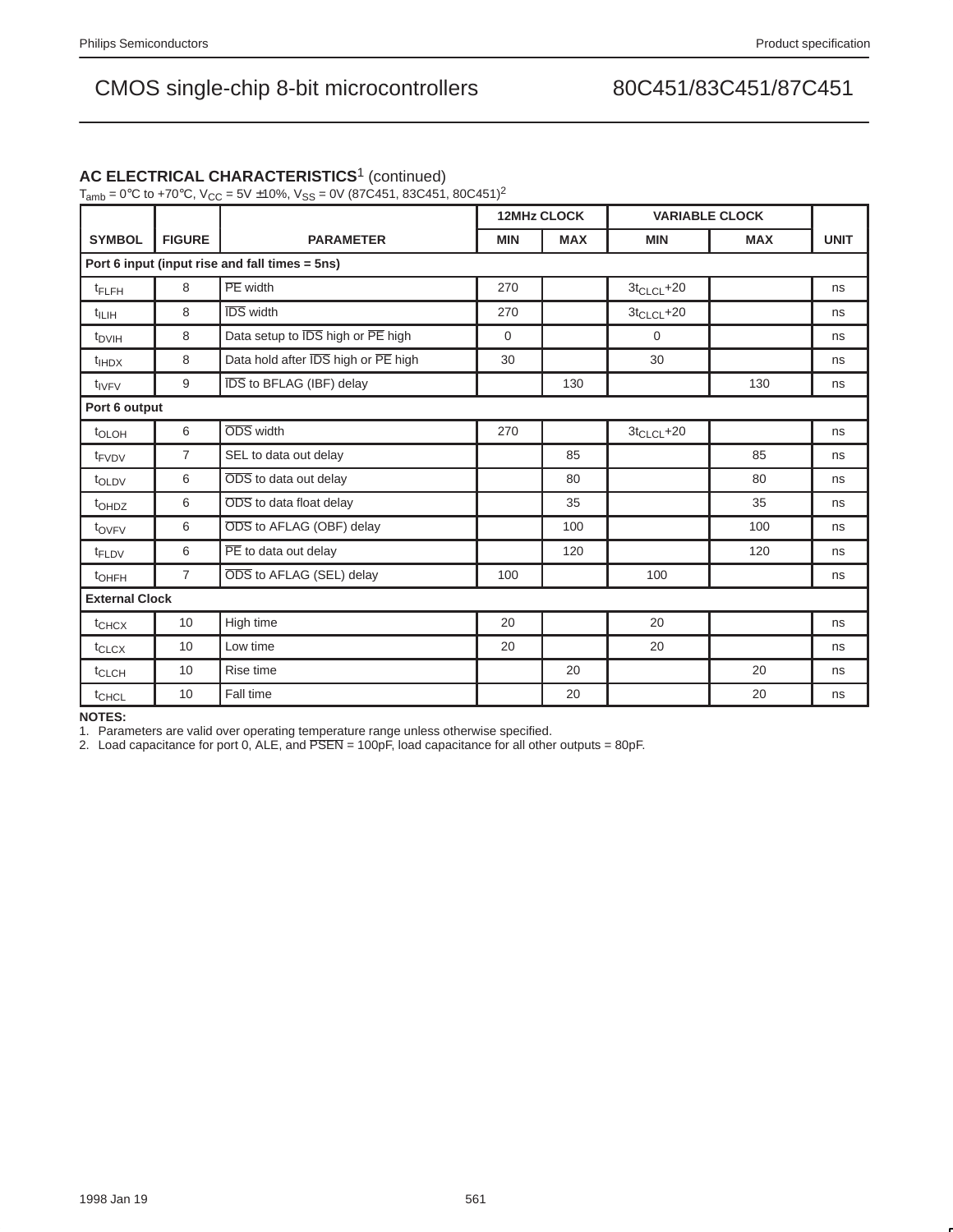## **EXPLANATION OF THE AC SYMBOLS**

Each timing symbol has five characters. The first character is always 't' (= time). The other characters, depending on their positions, indicate the name of a signal or the logical status of that signal. The designations are:

- A Address
- C Clock
- $D -$  Input data
- H Logic level high
- I Instruction (program memory contents)
- L Logic level low, or ALE
- P PSEN
- Q Output data
- $R \overline{RD}$  signal
- t Time
- V Valid
- $W \overline{WR}$  signal
- X No longer a valid logic level
- Z Float
- **Examples:**  $t_{AVLL}$  = Time for address valid to ALE low.  $t_{LLPL}$  = Time for ALE low to PSEN low.



**Figure 2. External Program Memory Read Cycle**



**Figure 3. External Data Memory Read Cycle**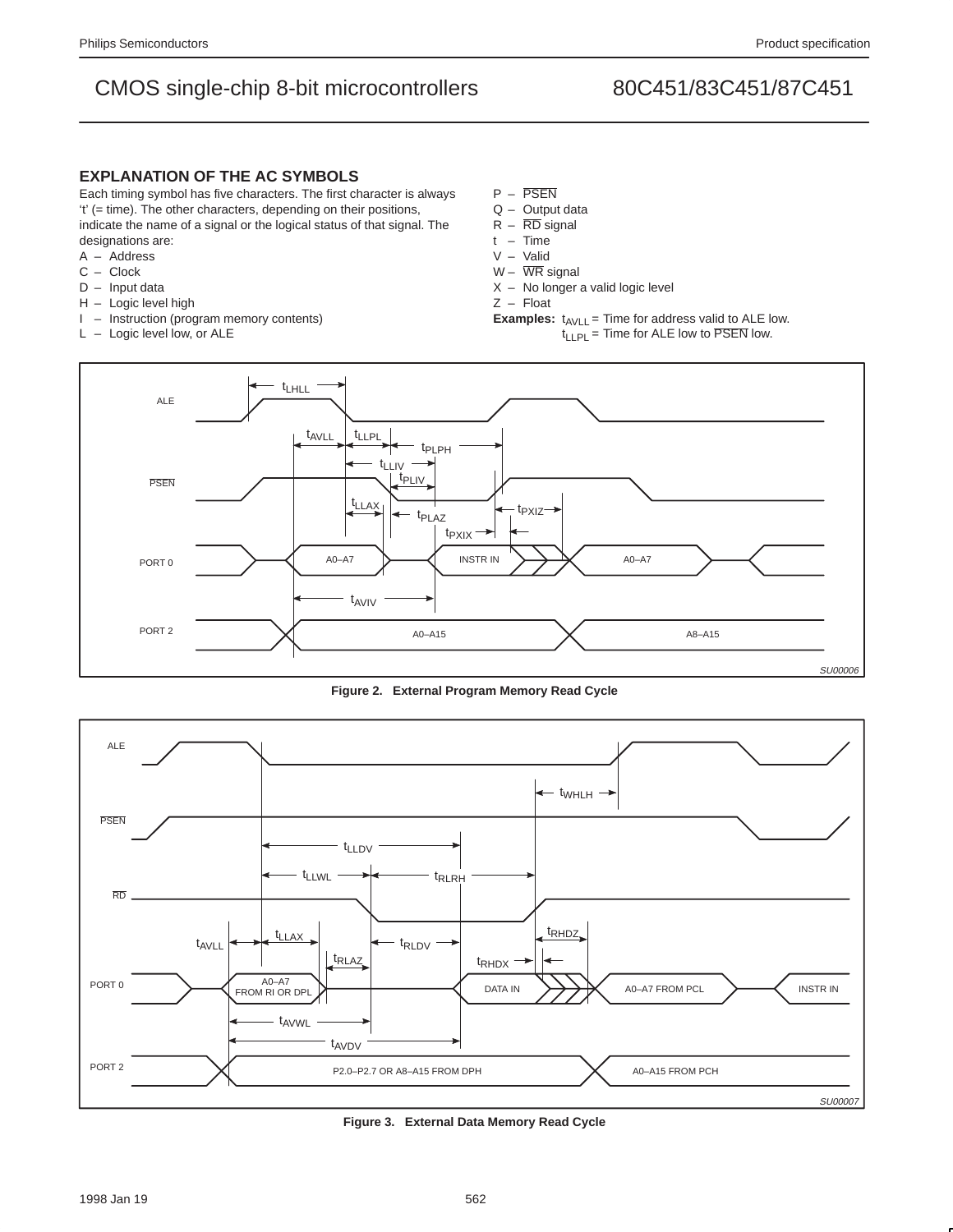

**Figure 4. External Data Memory Write Cycle**



**Figure 5. Shift Register Mode Timing**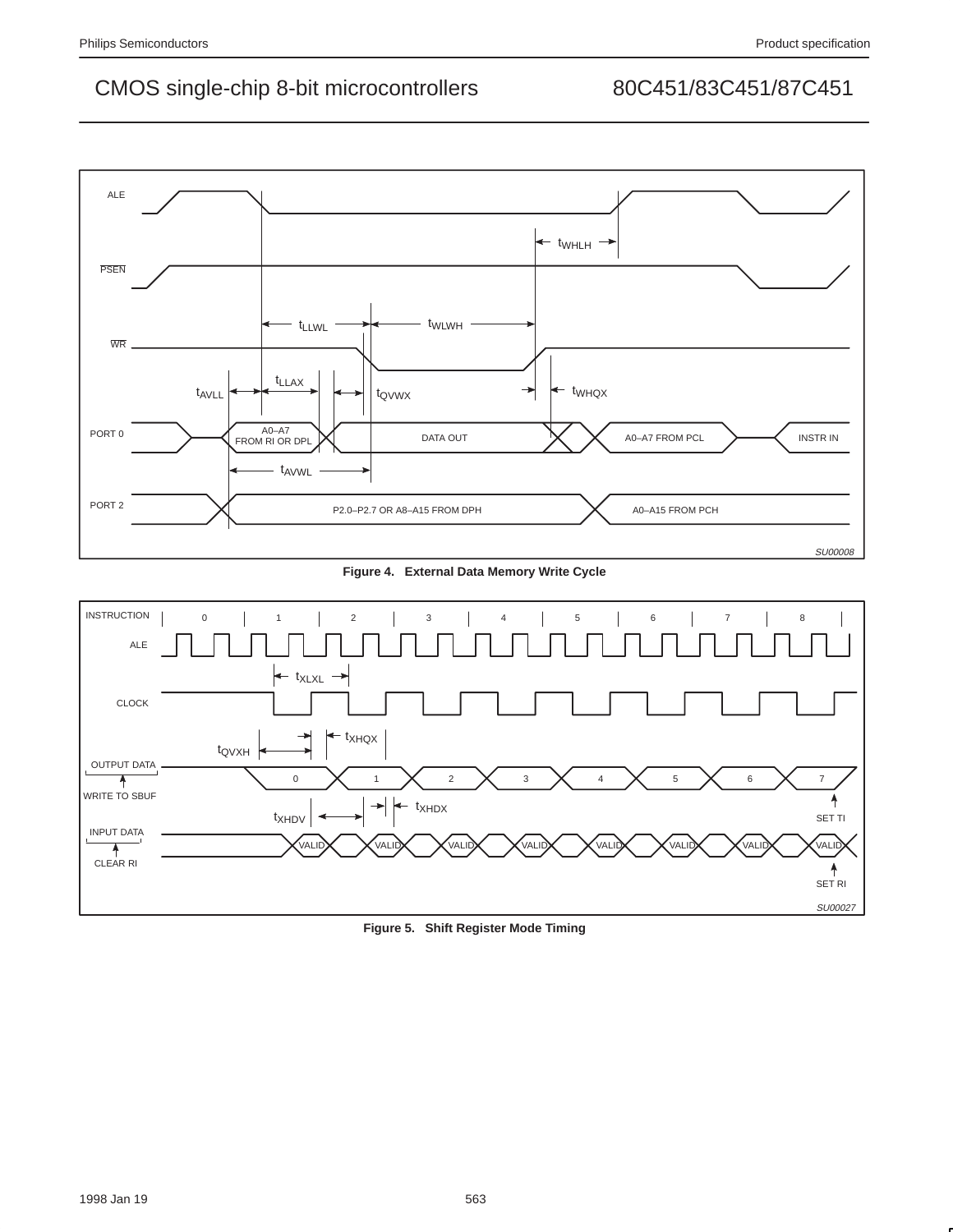

## **Figure 6. Port 6 Output**



**Figure 7. Port 6 Select Mode**



**Figure 8. Port 6 Input**



**Figure 9. IBF Flag Output**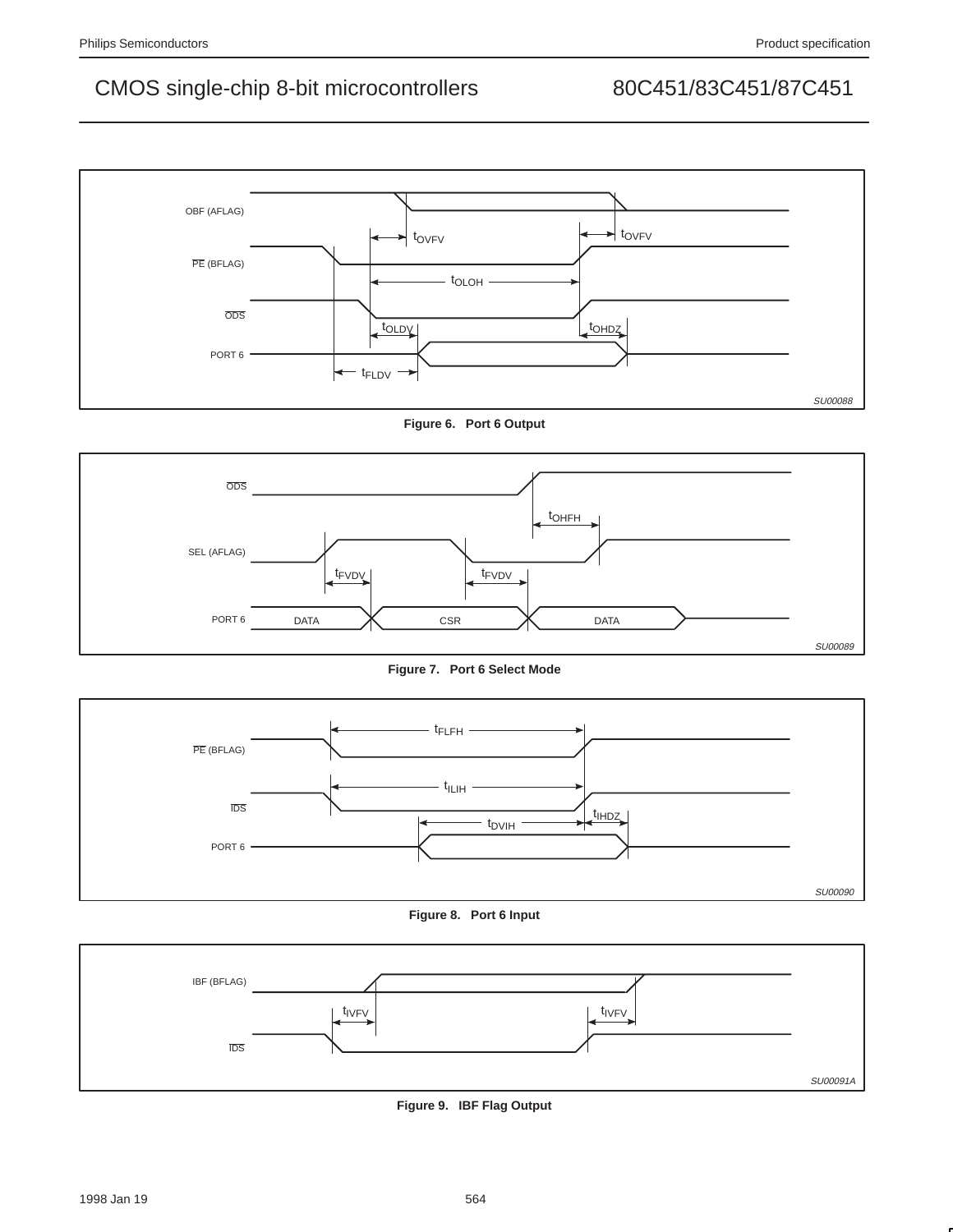





**Figure 11. AC Testing Input/Output**







Figure 13. I<sub>CC</sub> vs. FREQ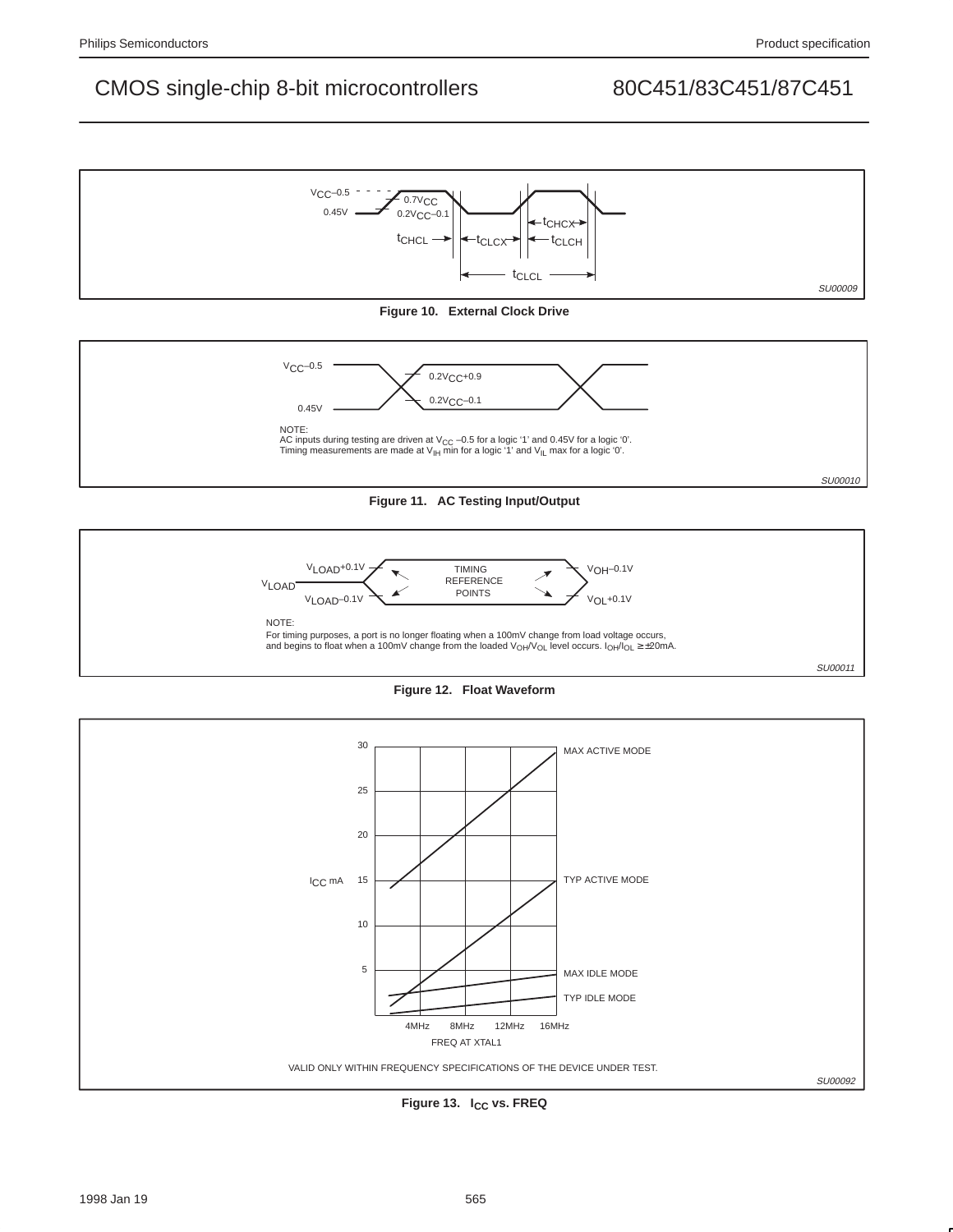

**All other pins are disconnected**

Figure 15. I<sub>CC</sub> Test Condition, Idle Mode **All other pins are disconnected**







Figure 17. I<sub>CC</sub> Test Condition, Power Down Mode All other pins are disconnected.  $V_{CC} = 2V$  to 5.5V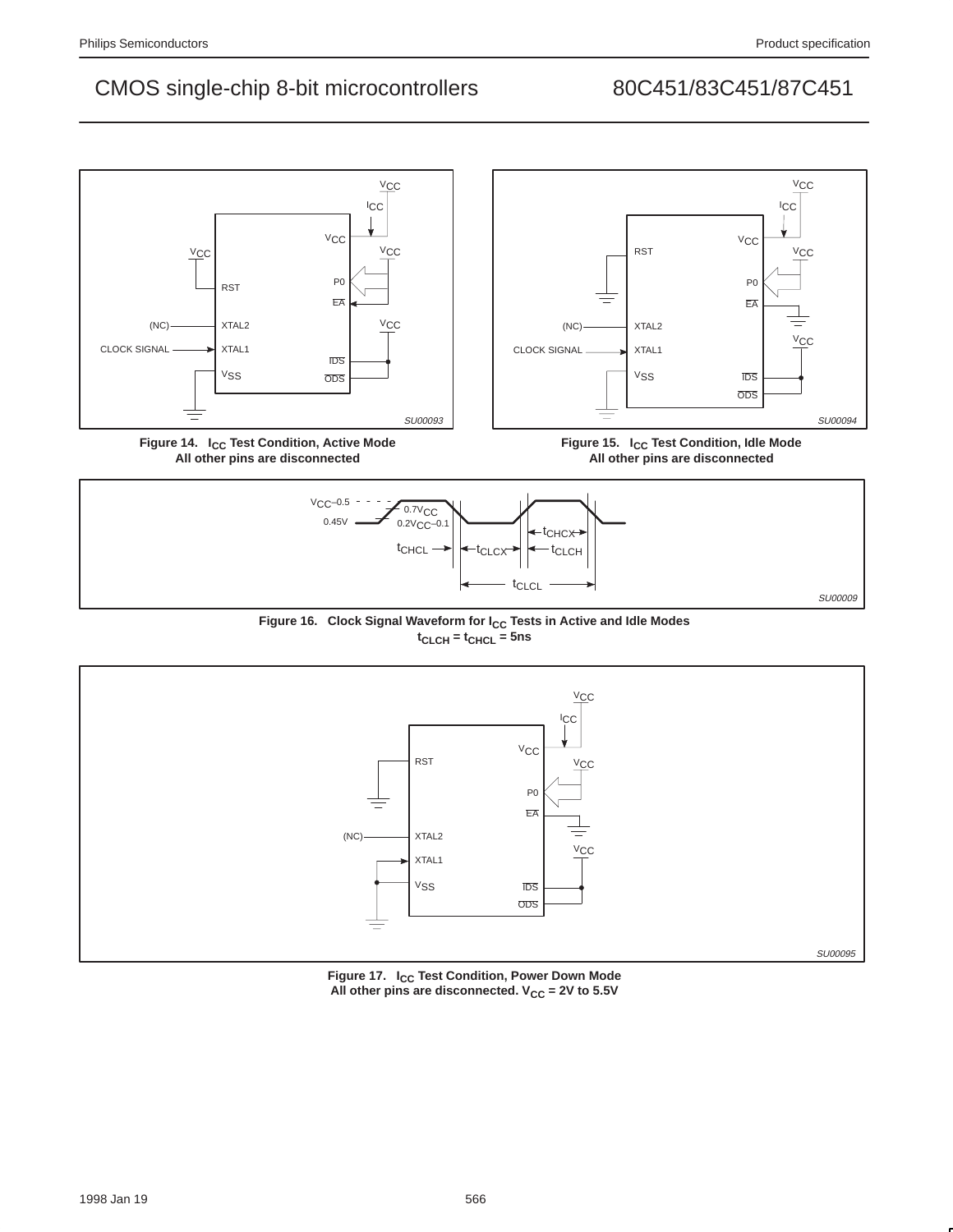## **EPROM CHARACTERISTICS**

The 87C451 is programmed by using a modified Quick-Pulse Programming<sup>™</sup> algorithm. It differs from older methods in the value used for  $V_{\text{PP}}$  (programming supply voltage) and in the width and number of the ALE/PROG pulses.

The 87C451 contains two signature bytes that can be read and used by an EPROM programming system to identify the device. The signature bytes identify the device as an 87C451 manufactured by Philips Semiconductors.

Table 4 shows the logic levels for reading the signature byte, and for programming the program memory, the encryption table, and the lock bits. The circuit configuration and waveforms for quick-pulse programming are shown in Figures 18 and 19. Figure 20 shows the circuit configuration for normal program memory verification.

## **Quick-Pulse Programming**

The setup for microcontroller quick-pulse programming is shown in Figure 18. Note that the 87C451 is running with a 4 to 6MHz oscillator. The reason the oscillator needs to be running is that the device is executing internal address and program data transfers.

The address of the EPROM location to be programmed is applied to ports 1 and 2, as shown in Figure 18. The code byte to be programmed into that location is applied to port 0. RST, PSEN and pins of ports 2 and 3 specified in Table 4 are held at the 'Program Code Data' levels indicated in Table 4. The ALE/PROG is pulsed low 25 times as shown in Figure 19.

To program the encryption table, repeat the 25 pulse programming sequence for addresses 0 through 1FH, using the 'Pgm Encryption Table' levels. Do not forget that after the encryption table is programmed, verification cycles will produce only encrypted data.

To program the lock bits, repeat the 25 pulse programming sequence using the 'Pgm Lock Bit' levels. After one lock bit is programmed, further programming of the code memory and encryption table is disabled. However, the other lock bit can still be programmed.

Note that the  $\overline{EA}/V_{\text{PP}}$  pin must not be allowed to go above the maximum specified  $V_{PP}$  level for any amount of time. Even a narrow glitch above that voltage can cause permanent damage to the device. The V<sub>PP</sub> source should be well regulated and free of glitches and overshoot.

### **Program Verification**

If lock bit 2 has not been programmed, the on-chip program memory can be read out for program verification. The address of the program memory locations to be read is applied to ports 1 and 2 as shown in Figure 20. The other pins are held at the 'Verify Code Data' levels indicated in Table 4. The contents of the address location will be emitted on port 0. External pull-ups are required on port 0 for this operation.

If the encryption table has been programmed, the data presented at port 0 will be the exclusive NOR of the program byte with one of the encryption bytes. The user will have to know the encryption table contents in order to correctly decode the verification data. The encryption table itself cannot be read out.

### **Reading the Signature Bytes**

The signature bytes are read by the same procedure as a normal verification of locations 030H and 031H, except that P3.6 and P3.7 need to be pulled to a logic low. The values are: (030H) = 15H indicates manufactured by Philips (031H) = 90H indicates 87C451

## **Program/Verify Algorithms**

Any algorithm in agreement with the conditions listed in Table 4, and which satisfies the timing specifications, is suitable.

| <b>MODE</b>          | <b>RST</b> | <b>PSEN</b> | <b>ALE/PROG</b> | $EAV_{PP}$        | P <sub>2.7</sub> | P <sub>2.6</sub> | P3.7 | P3.6 |
|----------------------|------------|-------------|-----------------|-------------------|------------------|------------------|------|------|
| Read signature       |            |             |                 |                   |                  |                  |      |      |
| Program code data    |            |             | $^{\wedge}$     | $V_{PP}$          |                  |                  |      |      |
| Verify code data     |            |             |                 |                   |                  |                  |      |      |
| Pgm encryption table |            |             | $^{\wedge*}$    | $V_{\mathsf{PP}}$ |                  |                  |      |      |
| Pgm lock bit 1       |            |             | $^{\wedge}$     | $V_{PP}$          |                  |                  |      |      |
| Pgm lock bit 2       |            |             | $^{\wedge*}$    | V <sub>PP</sub>   |                  |                  |      |      |

## **Table 4. EPROM Programming Modes**

**NOTES:**

1.  $0'$  = Valid low for that pin,  $1'$  = valid high for that pin.

2.  $V_{PP} = 12.75V \pm 0.25V$ .

3.  $V_{CC} = 5V \pm 10\%$  during programming and verification.

ALE/PROG receives 25 programming pulses while V<sub>PP</sub> is held at 12.75V. Each programming pulse is low for 100µs (±10µs) and high for a minimum of 10µs.

<sup>™</sup>Trademark phrase of Intel Corporation.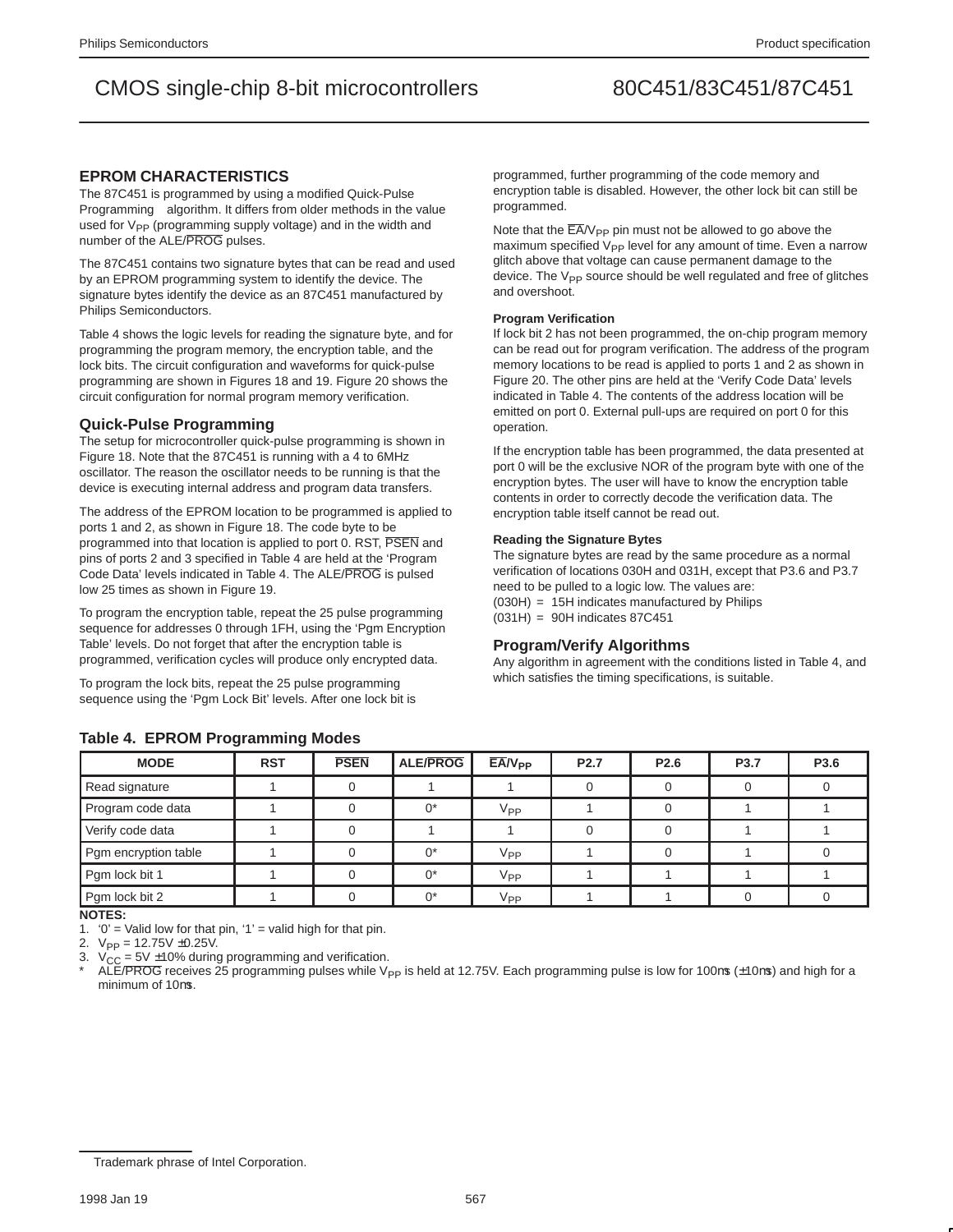

**Figure 18. Programming Configuration**



**Figure 19. PROG Waveform**



**Figure 20. Program Verification**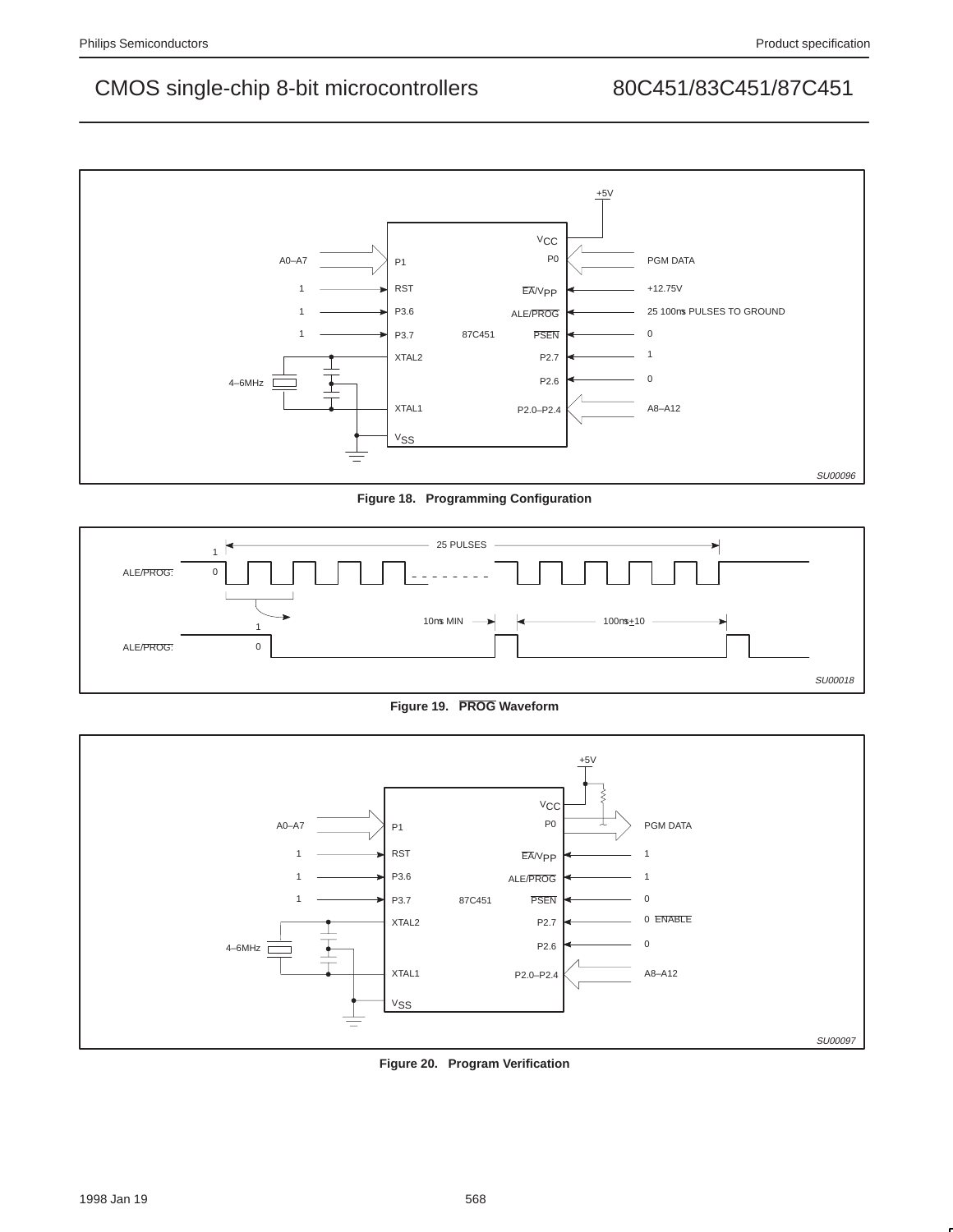## **EPROM PROGRAMMING AND VERIFICATION CHARACTERISTICS**

 $T_{amb} = 21^{\circ}$ C to +27 $^{\circ}$ C, V<sub>CC</sub> = 5V±10%, V<sub>SS</sub> = 0V (See Figure 21)

| <b>SYMBOL</b>     | <b>PARAMETER</b>                      | <b>MIN</b>          | <b>MAX</b>          | <b>UNIT</b> |
|-------------------|---------------------------------------|---------------------|---------------------|-------------|
| $V_{PP}$          | Programming supply voltage            | 12.5                | 13.0                | $\vee$      |
| <b>I</b> pp       | Programming supply current            |                     | 50                  | mA          |
| $1/t_{CLCL}$      | Oscillator frequency                  | 4                   | 6                   | <b>MHz</b>  |
| t <sub>AVGL</sub> | Address setup to PROG low             | $48t_{CLCL}$        |                     |             |
| $t_{\text{GHAX}}$ | Address hold after PROG               | $48t_{CLCL}$        |                     |             |
| t <sub>DVGL</sub> | Data setup to PROG low                | $48t_{CLCL}$        |                     |             |
| <sup>t</sup> GHDX | Data hold after PROG                  | $48t_{CLCL}$        |                     |             |
| <sup>t</sup> EHSH | P2.7 (ENABLE) high to V <sub>PP</sub> | 48t <sub>CLCL</sub> |                     |             |
| <sup>t</sup> SHGL | V <sub>PP</sub> setup to PROG low     | 10                  |                     | μs          |
| t <sub>GHSL</sub> | V <sub>PP</sub> hold after PROG       | 10                  |                     | μs          |
| <sup>t</sup> GLGH | <b>PROG</b> width                     | 90                  | 110                 | μs          |
| t <sub>AVQV</sub> | Address to data valid                 |                     | 48t <sub>CLCL</sub> |             |
| t <sub>ELQZ</sub> | <b>ENABLE</b> low to data valid       |                     | $48t$ CLCL          |             |
| <sup>t</sup> EHQZ | Data float after ENABLE               | $\mathbf 0$         | $48t$ CLCL          |             |
| t <sub>GHGL</sub> | PROG high to PROG low                 | 10                  |                     | μs          |



### **NOTE:**

FOR PROGRAMMING VERIFICATION SEE FIGURE 18.

FOR VERIFICATION CONDITIONS SEE FIGURE 20.

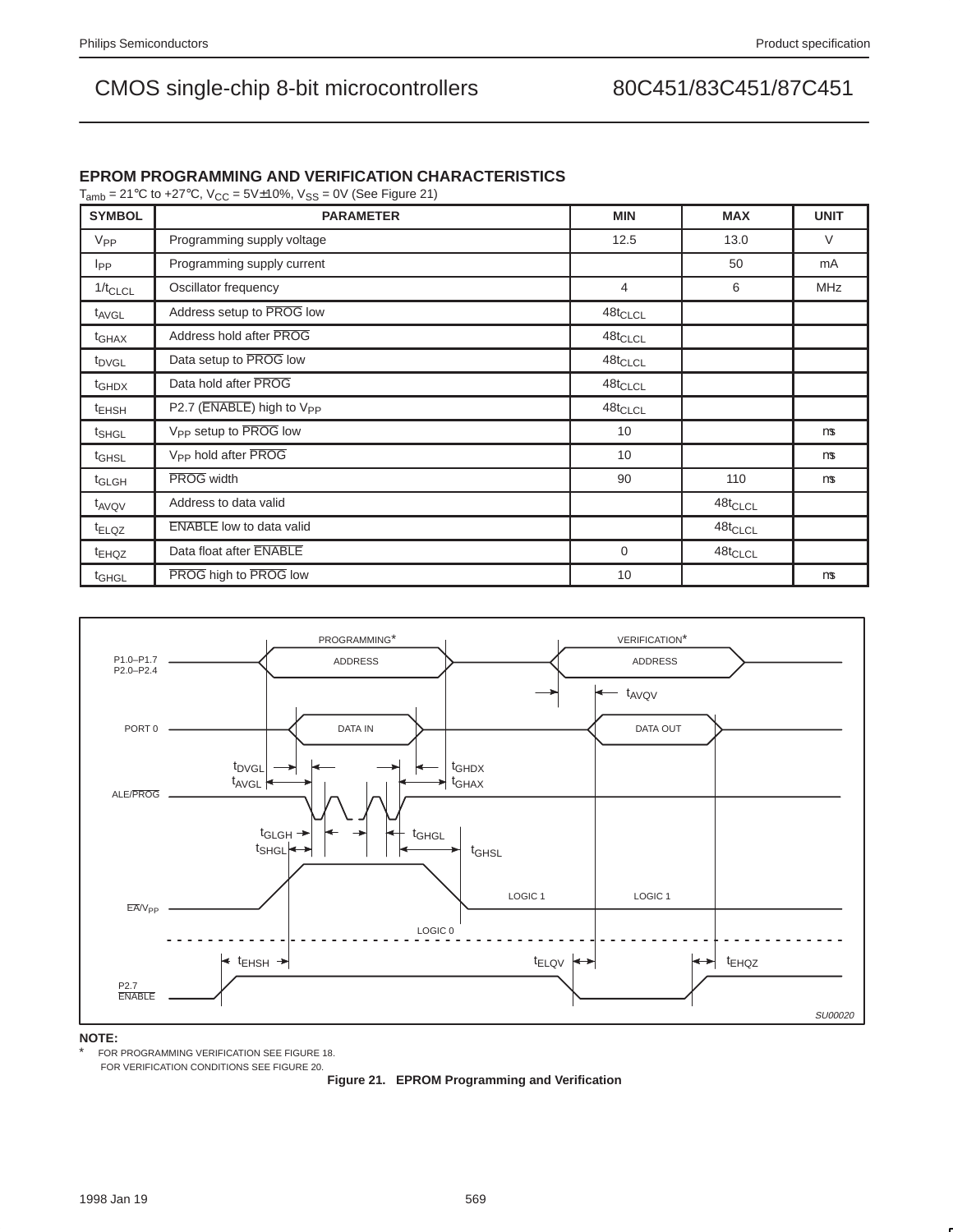

### DIMENSIONS (millimetre dimensions are derived from the original inch dimensions)

| UNIT                                                                                            |              | А.<br>min. | $A_3$ | $A_4$<br>max. | $p_{n}$      |      | $D^{(1)}$ | $E^{(1)}$                                                        |      | еp | $e_E$ | $H_D$ | $H_E$                                                                                                | ø                                |             |                         | w    |      | max. | $ Z_D^{(1)} Z_E^{(1) }$<br>l max. |              |
|-------------------------------------------------------------------------------------------------|--------------|------------|-------|---------------|--------------|------|-----------|------------------------------------------------------------------|------|----|-------|-------|------------------------------------------------------------------------------------------------------|----------------------------------|-------------|-------------------------|------|------|------|-----------------------------------|--------------|
| mm                                                                                              | 4.57<br>4.19 | 0.13       | 0.25  | 3.05          | 0.53<br>0.33 | 0.81 |           | 24.33 24.33 <br>$0.66$   24.13   24.13                           | .27  |    |       |       | 23.62   23.62   25.27   25.27  <br>22.61 22.61 25.02 25.02                                           | $1.22$   15.34<br>$1.07$   15.19 | 1.44<br>.02 | 0.18                    | 0.18 | 0.10 | 2.06 | 2.06                              | $45^{\circ}$ |
| $\left  \text{inches} \right  \left  \begin{array}{c} 0.165 \\ 0.165 \end{array} \right  0.005$ | 0.180        |            | 0.01  | 0.12          |              |      |           | 0.021   0.032   0.958   0.958  <br>0.013 0.026 0.950 0.950 0.950 | 0.05 |    |       |       | 0.930   0.930   0.995   0.995   0.048   0.604   0.057  <br>0.890 0.890 0.985 0.985 0.042 0.598 0.040 |                                  |             | 0.007 0.007 0.004 0.081 |      |      |      | 0.081                             |              |

### Note

1. Plastic or metal protrusions of 0.01 inches maximum per side are not included.

| <b>OUTLINE</b> |                            |                 | <b>REFERENCES</b> | <b>EUROPEAN</b>   | <b>ISSUE DATE</b>           |  |  |
|----------------|----------------------------|-----------------|-------------------|-------------------|-----------------------------|--|--|
| <b>VERSION</b> | <b>IEC</b><br><b>JEDEC</b> |                 | <b>EIAJ</b>       | <b>PROJECTION</b> |                             |  |  |
| SOT188-3       | 112E10                     | <b>MO-047AE</b> |                   | ⊕                 | $-92 - 11 - 17$<br>95-02-25 |  |  |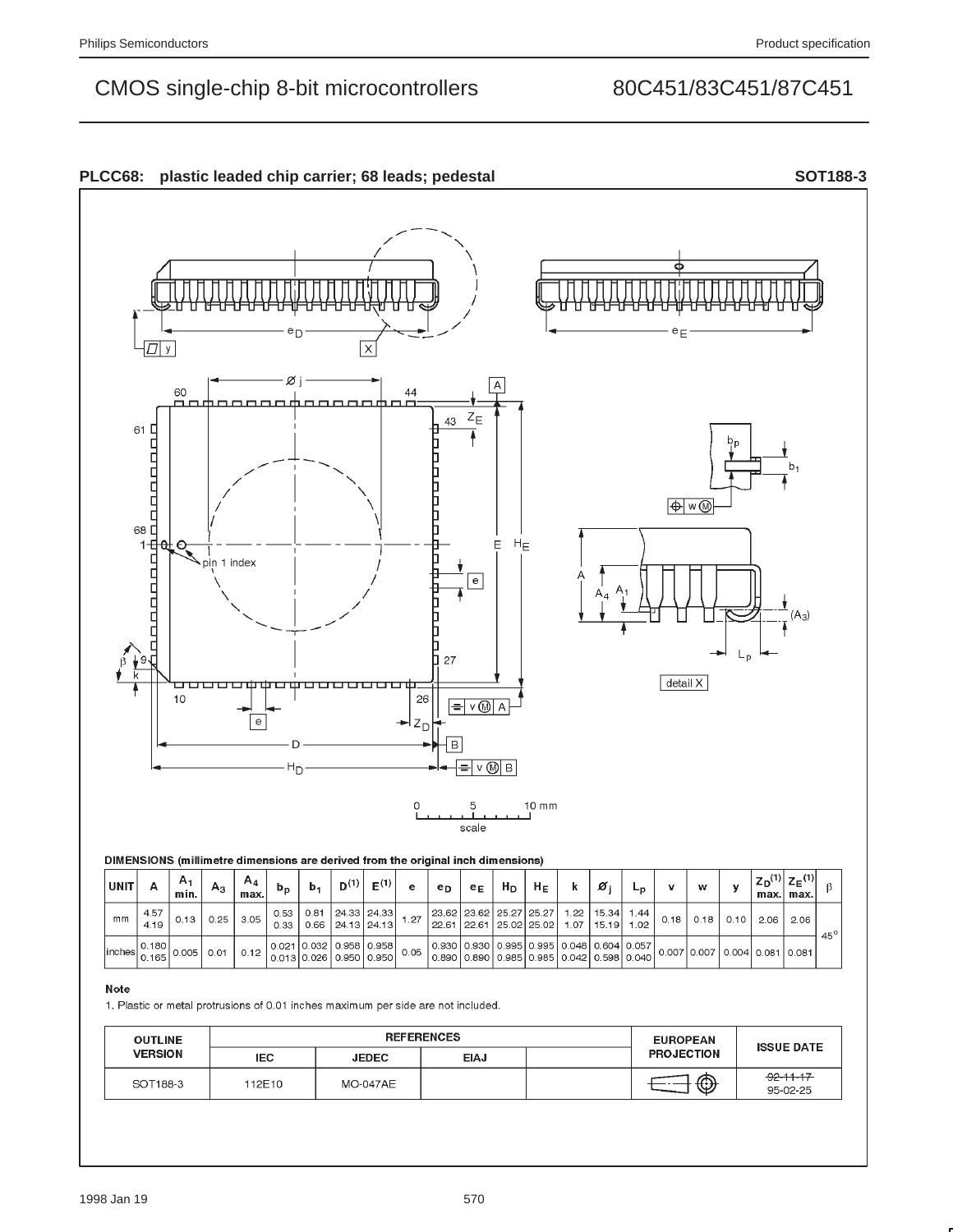**NOTES**